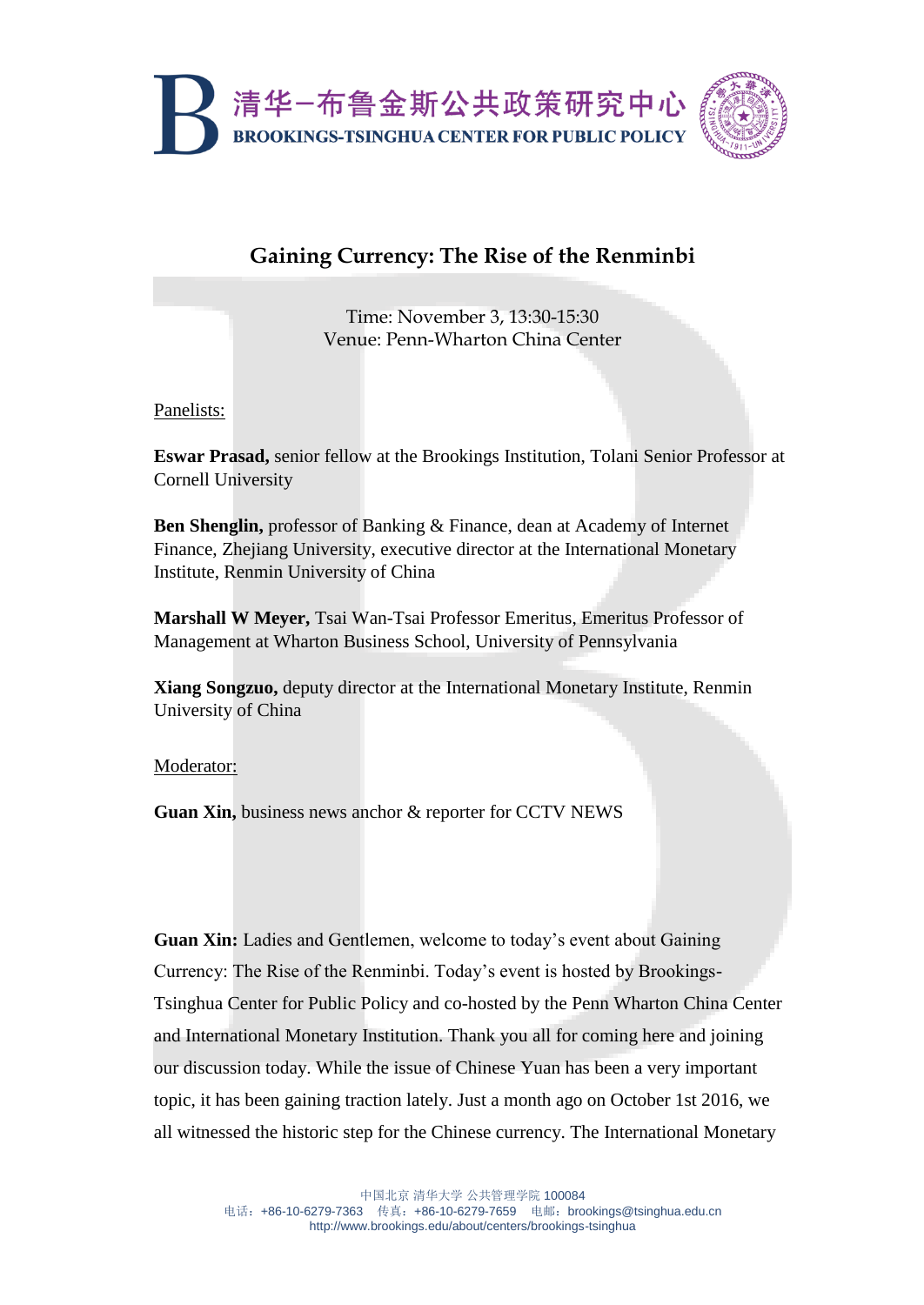Fund has officially included the currency into special drawing right basket granting the currency status of global reserve currency. It is the result of China's growing economic clout, continuous reforms of the financial system, and efforts to make the currency more widely used in international trade. But, it is a real game-changer for just its symbolism. What does it mean for the Chinese economy when it is facing substantial downward pressure and what does it entail for China's ongoing financial reforms? What role will China play in world economic affairs with the rise of the Chinese currency? To address these important issues, I'm very pleased to introduce Professor Eswar Prasad. He will share with us his insights on his new book Gaining Currency: The Rise of the Renminbi, which was published by Oxford University last month. Professor Prasad is a Senior Fellow at the Brookings Institution, where he holds the New Century Chair in International Economics and he is also the Tolani Senior Professor of Trade Policy and Professor of Economics at Cornell University. He was also previously Chief of the Financial Studies Division at International Monetary Fund and before that he was head of IMF's China Division. We also have the honor to have 3 distinguished panelists joining him to discuss China's growing economic clout in the rise of the Chinese currency. They include from right to the left -- Marshall Meyer, Tsai Wan-Tsai Professor at Emeritus, Emeritus Professor at Wharton Business School, University of Pennsylvania. Professor Ben Shenglin, Professor of Banking and Finance and also Dean at Academy of Internet Finance at Zhejiang University. Xiang Songzuo, Deputy Director at the International Monetary Institution. Would also like to mention that Professor Ben is also the Executive Director at the IMI at the Renmin University of China. Thank you for our distinguished panelists joining us this discussion today. Professor Prasad will first deliver a 35 minutes presentation about the rise of the Chinese Renminbi and then we will move on to a 40 minutes panel discussion with our panelists here and then the floor will be open to a Q&A forum with our audience present here today. So without further ado, let's give a warm welcome to Professor Eswar Prasad.

**Professor Prasad:** Good afternoon and thank you everyone for coming, so thank you for the kind introduction. The Chinese Renmibi has come a very long way in a very short time. It is remarkable that we are sitting here today talking about a currency that has in principle already ascended to the club of elite reserve currencies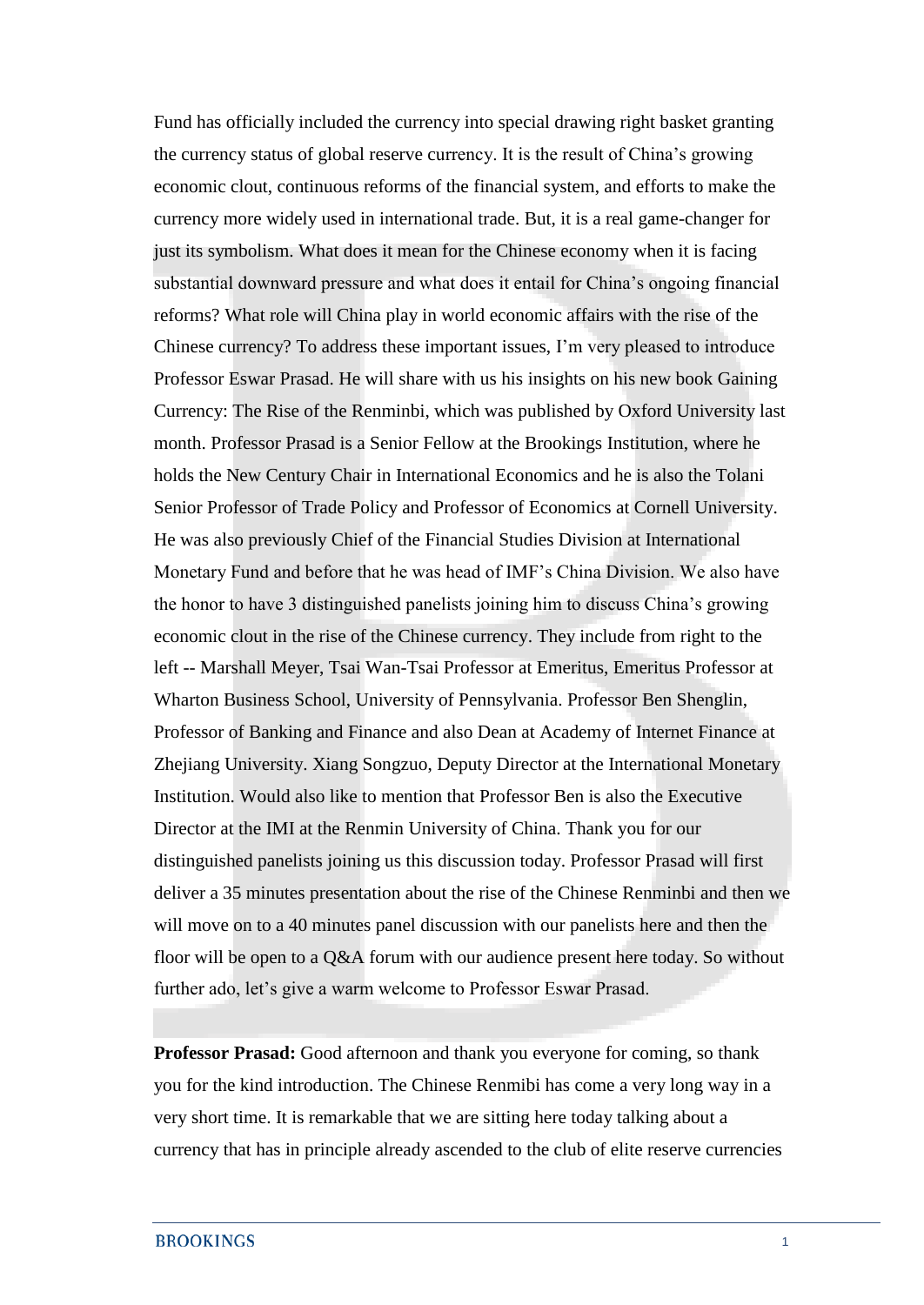and who would have thought it just thinking about where the RMB was a few years ago. But, as miss Guan pointed out, there are important questions that the innovation of the RMB to this elite status raises. How did China get to this stage? What are the implications for China's whole economy and for the rest of the world? And, what are the prospects of the RMB becoming a more important international currency over time? So, in my talk I intend to focus not just on the implications for the International Monetary System, but also for China's whole domestic development. Because I think there is an interesting story here about what RMB internationalization has meant in terms of Chinese economic reforms. And there is an interesting analytical issue here about how to think about whether China has developed the right approach or the right sequence to how it does things like capital account opening, making the exchange rate more flexible which is all seen as necessary for a country to have its currency become a reserve currency. And certainly the process of becoming a reserve currency does create some risks in itself. So we will talk about that as well. But, the more interesting part of the story actually goes back to not a few years ago, but many centuries ago.

As I started writing the book, I came upon a lot of interesting facts, which I had not known even though I had been working on China for about a decade and a half. In fact, China had the very first paper currency in the world which some of you already know. It was during Song Dynasty in the 7th century there was, at the time, the notion that a paper currency really could not work very well to substitute real currencies created in the form of commodities or precious metals. In fact, some of the debates about currency go back even further. Many of the debates that we have these days about the role of the government in issuing money and so on actually took place in the 2nd century B.C. when Confucius scholars were debating the right role of the government in issues of finance. Many Confucian scholars apparently took the view that in fact it is better to have private agents or private institutions issue money at the time it was commodity money because if you had private agents competition, then in fact you could have the value of money being preserved through competition. The sovereign at the time felt that in fact only the government should have the privilege of issuing currency. There was a very famous historian I'm sure many of you have already heard Sima Qian who was a Confucian scholar, but he in fact the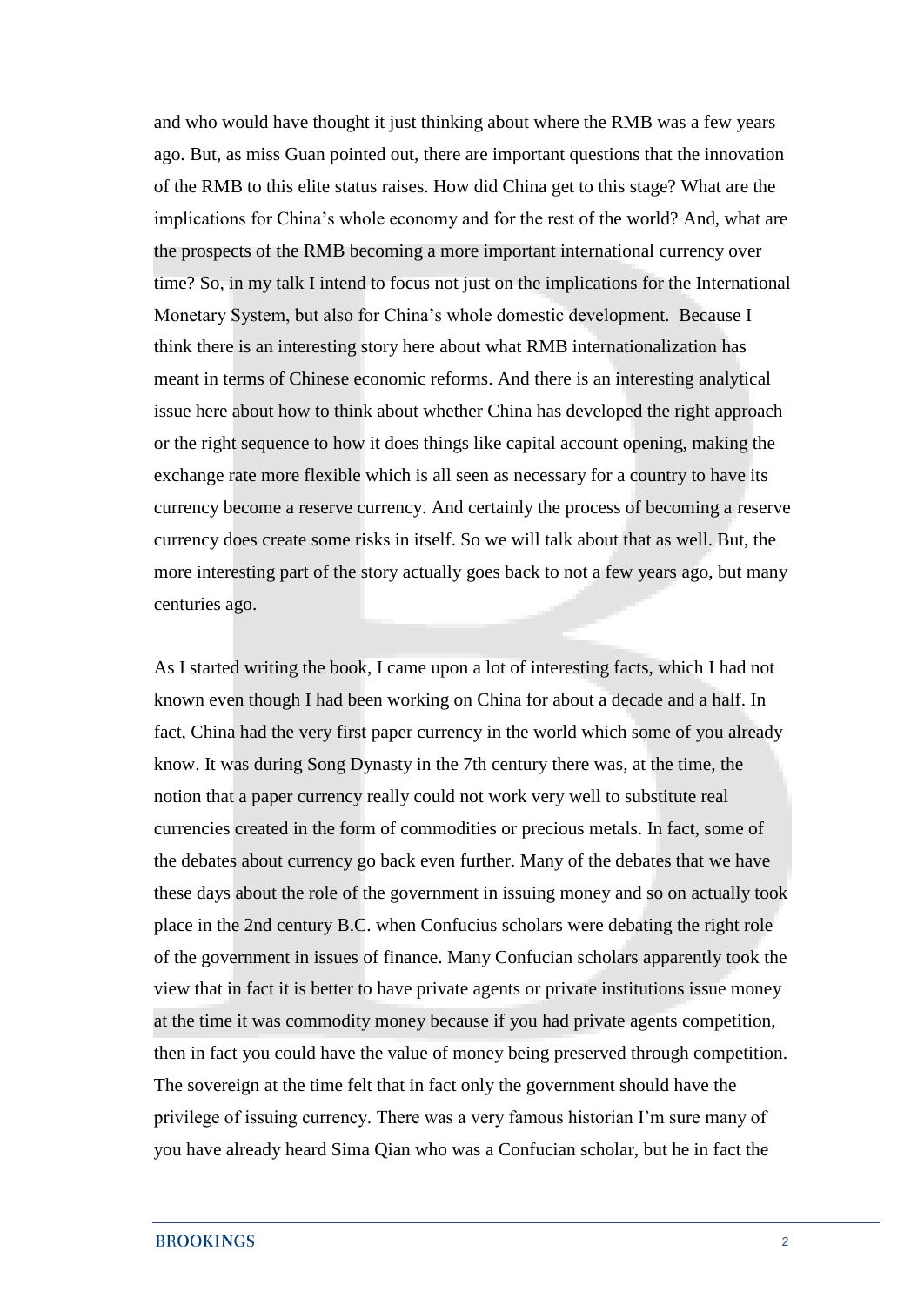position of the government in that stage. The sovereign government would be better preserving the value of the currency. So many of these debates in China have the resonance in the present day. While China had the first paper currency in the world, things get even more interesting in the 13th century when the Yuan dynasty took power in China. The Yuan Dynasty's prime ruler, Kublai Khan, now we know from the writings of Marco Polo who went back to Europe and reported on this wonderful alchemy that this grand Khan hade come up with. Because in the 7th century and until the turn of the 13th century paper money had not come to Europe yet. In fact, paper money only came to Europe in the 17th century. So at the time, the notion of money that was not backed up by commodities or precious metals was a very strange thought. How can you have money that is just printed on paper? So Marco Polo writes that this grand Khan as he calls him has just performed the best form of alchemy. He just puts his imprint on mulberry bark, which is what paper was made of at the time, and everybody throughout the land accepts the money. So how did Kublai Khan make his currency into currency throughout the land? It was simple, he passed a decree saying that anybody who did not accept this currency would lose his life. That turned out to be very effective in making the currency into a real currency. Of course the issue to print money was too strong. What happened was you had one of the first episodes of hyperinflation after Kublai Khan passed away and a subsequent member of the Yuan Dynasty then ended up having to print too much money to finance wars so we they had among them one of the first episodes of hyperinflation. What you have behind me on the screen is a printing plate and also an actual note from the Yuan Dynasty notes and the text at the bottom for those that can read it is probably obvious what it says is basically that and it talks about some characteristics of the notes and it points out that counterfeiters would be put to death and that anybody reporting the counterfeiters would not only get a monetary reward but also all the family property of the counterfeiters. Now, with the episode of hyperinflation is that paper currency started disappearing because people didn't recognize its value anymore. And it's only in the Song Dynasty in the 13th Century after Marco Polo had passed on that he got paper currency once again appearing. So paper currency in that sense does have a very long tradition dating back to the Song Dynasty and then to before that, the Yuan Dynasty. This note from the Ming Dynasty is when currency started playing a prominent role again in the form of paper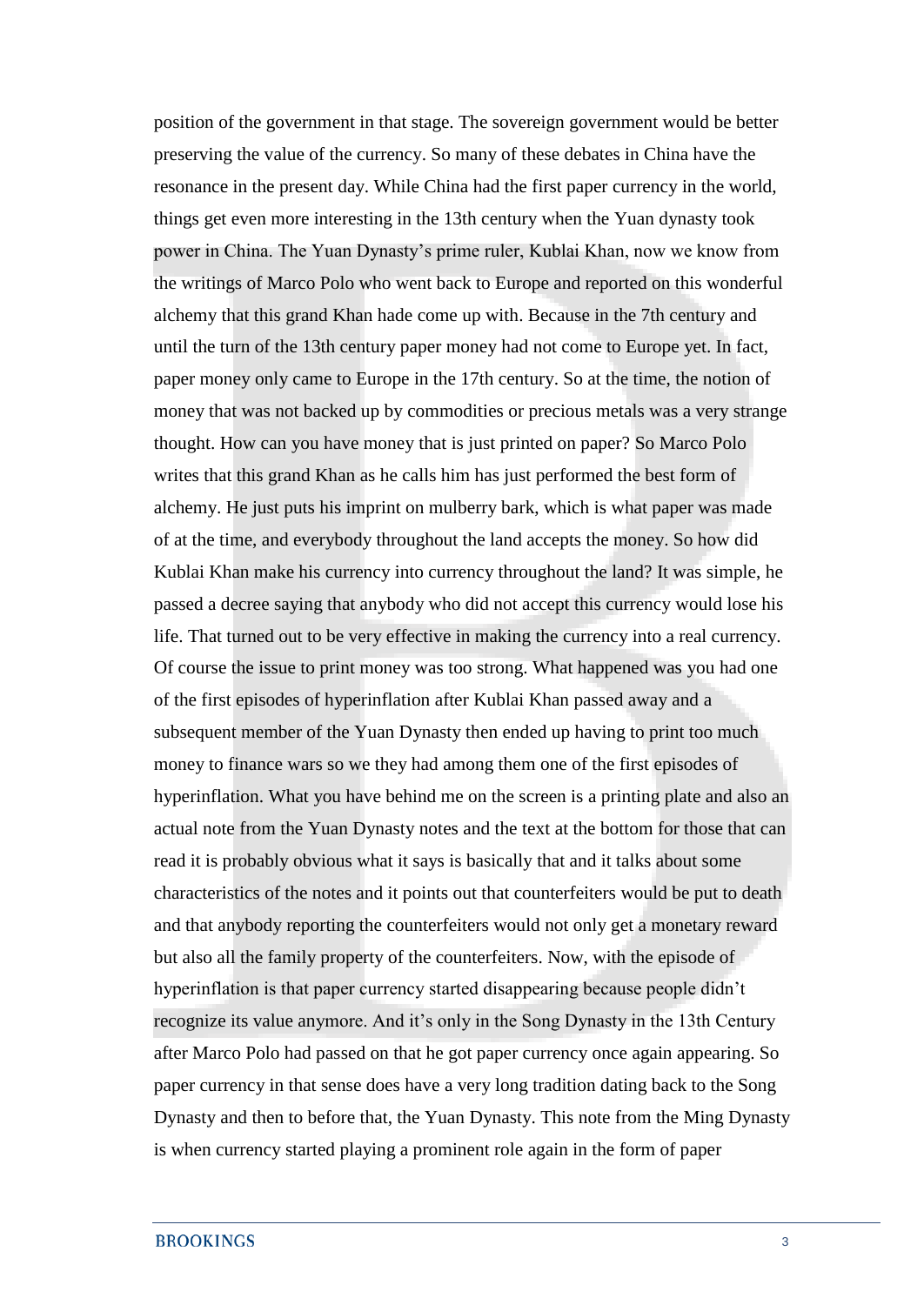currency, but even this currency was in fact backed by commodities. Then, coming into more recent history in terms of recent not just the only innovation China had among the first issues of paper currency, the first real currency, the first episodes of hyperinflation.

By the 1930s of course, we have the Kuomintang controlling a good chunk of China. The Kuomintang also had experimental paper currencies some of which worked and some of which did not work very well. And they, too, faced the temptation of printing too much money to finance the war expenditures and you had hyperinflation. That led to the Fabi reform in 1938 when the Kuomintang government issued the currency that was in principle backed up by U.S. Dollars or British Pound Sterling. So there was relative monetary stability for a very short period and then what happened was you had competition coming from the Japanese who started annexing certain parts of Chinese territory and by 1938, they had set up a puppet government, the Wang Jingwei in Nanjing. Then, China had the first currency war. This was the middle currency war. What happened was that the Japanese set up their own central bank because they recognized that in order to have economic power, you need to have your own currency. The Nanjing government set up a central bank and set up a branch of the central bank in Shanghai which was a financial sector for China. The Kuomintang government had set up its own central bank and it too set up a branch in Shanghai. And of course there was currency competition and what happened in this competition is that the Kuomintang government's agents went in and dynamited the central bank's branch of the Wang Jingwei's government. In retaliation, the Wang Jingwei's government started putting out employees of the Kuomintang central bank driving them out of the place and executing them. So there was literally blood on the streets of this currency war. If you think that currency wars business is very fierce, it was nothing like back in China, which really had blood on the streets. This is just a picture of many of the struggles that were happening in Shanghai related to the currency turbulence of the time. And then of course in 1949, the PRC was instituted and this in the first chapter of the book, and I could speak about the first chapter of the book for the next two hours because learning about Chinese monetary history turns out to be the most fun part of this book so if you ever get the book, read the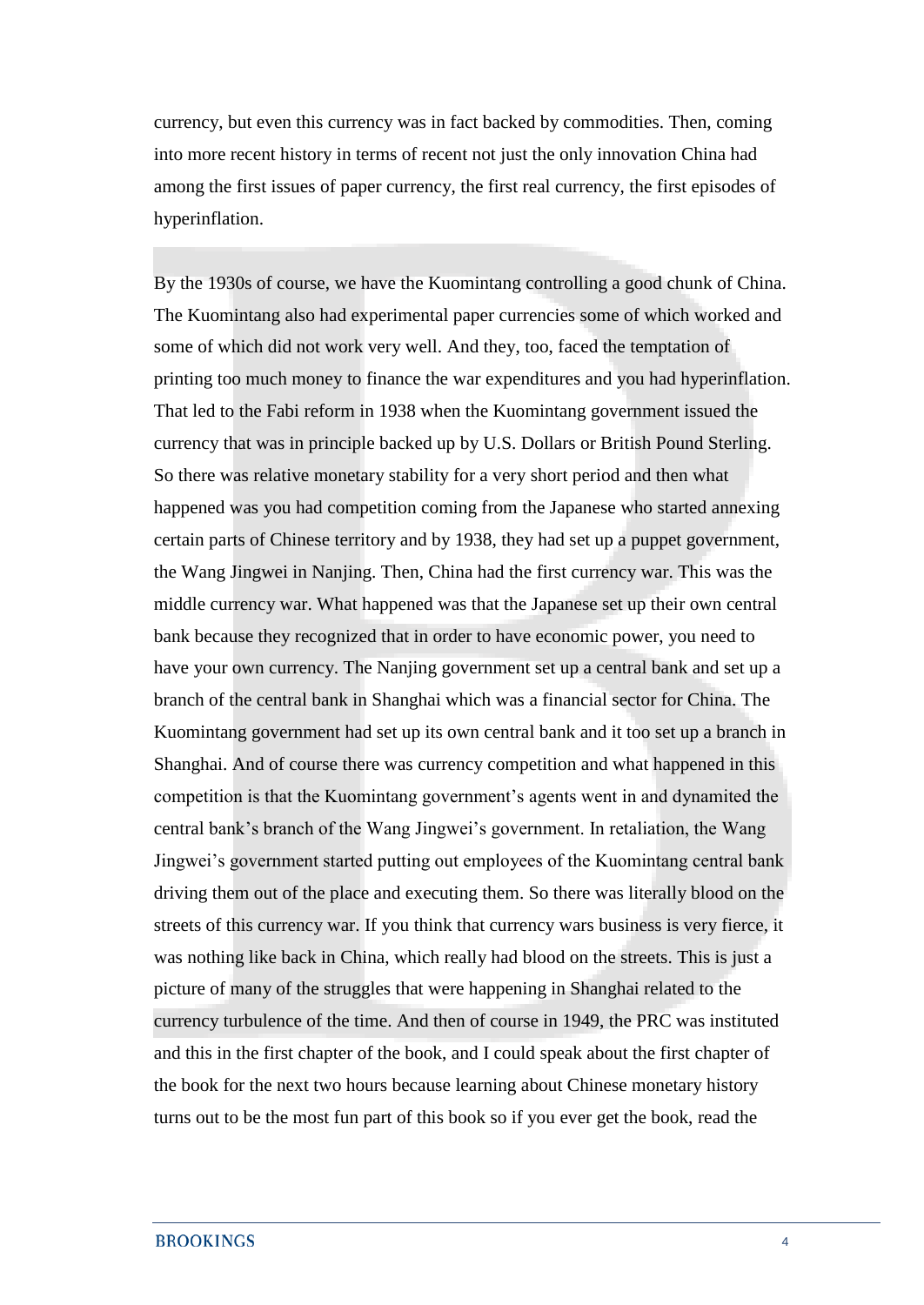first chapter. The rest of the book is about exchange rates and capital flows, and so on pretty boring stuff. We'll talk about that, but it's not half as exciting as chapter 1.

In 1949, the PRC was formed and the People's Bank of China was actually formed as the central bank for the New Republic even before the New Republic was declared. I have some archival material suggesting that Nan Hanchen who was the governor of the People's Bank of China at the time and goes to Mao and says, "You are the father of the party, you are the father of the nation, everybody wants your picture to be on the new bank notes." And what Mr. Mao says is, "No, I am just a party functionary. This is after all the Renminbi, the people's money, so my image should not be on it." So it turns out that in the initial bank notes, the image of Mao did not appear at all. There were various other images showing different ethnic minorities, different ethnicities, and different representations of the idealized society. So for instance in the 3rd series of bank notes issued in 1982, this was seen on the 50 Yuan note as a sort of idealized representation of society. You can see there the person shown with the glasses, the farmworker and the industrial worker. So this was seen as a perfectly balanced society. It was only in the 4th series of RMB Bank notes issued in 1987 that you see four leaders including Zhou Enlai and Mao shown, but still, you don't have the full-faced iconic image of Mao that you see on all your Yuan notes today. So what changed? When I used to come to China back in the '90s and so on, I thought it was always that Mao was always on all the notes. It wasn't until the 5th series of RMB notes that were issued at the 50th anniversary of the PRC's foundation. This was issued started in 1999. Mao's full-faced image appears on all the Yuan notes. There is a story, why did it happen? Was it just because it took so long for the legacy to be realized? It turns out that the managers of the printing agencies faced a very severe problem at that time and that problem was counterfeiting of banknotes. So this image I'm showing is the internal deliberations they had. And then the members of the Printing Bureau decided that the best way to limit counterfeiting was to put an image on all the bank notes, an image that everybody would recognize. So there is a discussion should they have Confucius, should they have one of the other leaders, should they have one of the famous landmarks in China? No, they decided that the only image that everyone in China would recognize is that of Mao. So that's why you have Mao's full-faced iconic image appearing on every bank note now.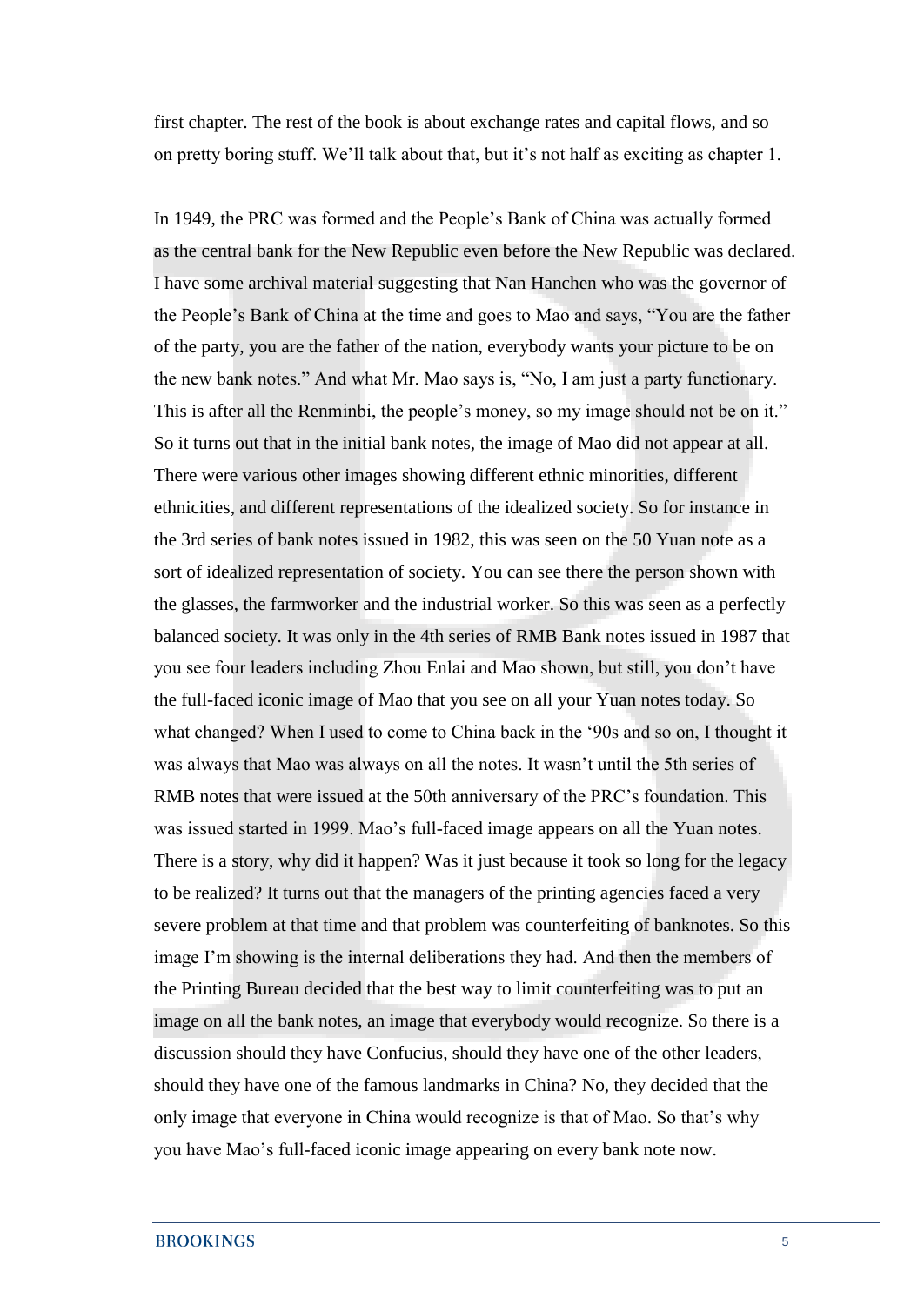So if you think about Chinese monetary history, just the sheer history related to the monetary debates in China and the evolution of paper currency, it's a very interesting story in itself. In fact, while collecting all this material, I became so fascinated with this, it delayed my whole book project by more than a month and a half because I was just reading Chinese monetary history and I was very tempted to write the book just about that. There are so many interesting things about that. But, in the interest of time, we will think about where we are right now and we get back to the subject of more boring stuff. So, in thinking about what the RMB has accomplished, it is useful first to lay out some concepts. So I am a professor and professors always do, it's good to start by defining concepts very clearly before we try to understand how the RMB got to where it is. So there is the concept of an open capital account where capital can flow relatively easily across national borders and then there is a concept of an international currency – a currency that is used widely in trade and finance transactions. Now it turns out that neither of these is necessary or sufficient condition for the other. You can have a country that has a fully open capital account, but its currency may not play a very big role in international finance. Then one can think about a currency like the RMB, which belongs to a country that does not have a fully open capital account, but seems to be gaining, as I will show you, some traction as an international currency. But being an international currency and a reserve currency are very different things. You often hear the term RMB internationalization and that rolls into a variety of things. You hear about the RMB playing a bigger role in international payments, you hear about the RMB becoming part of the IMF SDR basket, but these are really very different concepts. A reserve currency is one that is held by foreign central banks as part of their effects reserve portfolios. There are other subtle distinctions about reserve currencies that I will get to, but that is a good operational definition to begin with. Now, starting with a very basic concept, that of capital account opening. One question is why? Why bother? One argument which is the classic argument in international finance is that if a country has a more open capital account, especially if it is a developing country, it can get more financing from abroad because there is less domestic financing and if you get more financing, you can invest more and grow faster. That's the classical theory, but I've argued in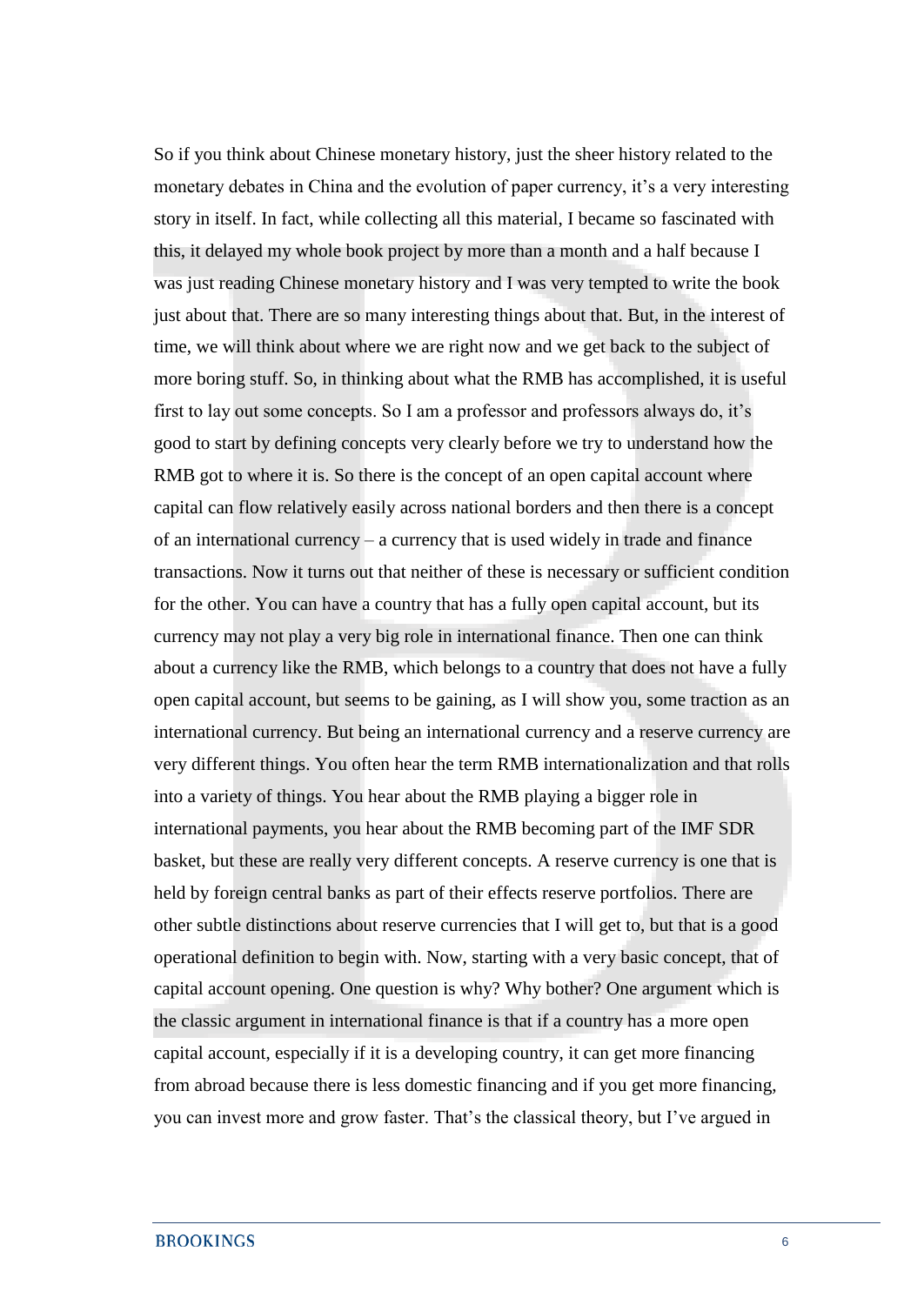some of my other research that what I call indirect or collateral benefits of financial opening are even more important.

So if you think about China, China does not need foreign money really because it has a lot of domestic savings and it has export capital rather than import capital. If you think about reserves that China has accumulated in previous years, what China was doing was basically exporting capital to the rest of the world. But still, there are benefits to be had from capital account opening. If you think about why the Chinese government was so inviting of foreign direct investments, because it would take a lot of indirect benefits – technology transfers, corporate governance, and managerial practices, and all of those may be even more important than just the money itself. You also get the opportunities for domestic investments from diversified portfolios that may get better returns, but more importantly get more diversification in portfolios. And, if you think about China's relatively closed capital account, that means a lot of the savings in China goes into the banking system, which therefore has less of an incentive to reform itself. If Chinese households and corporations have the ability to take money abroad, there's less capital deposit base that forces to some degree and capitalizes, that means generates a push for financial sector reforms, but there are a lot of questions about whether China is going about this the right way. What economic theory tells us is if you open up the capital account, enough capital will flow in and out before you have good financial systems, good regulations, that's going to create a lot of risks. Likewise, if you try to manage the currency's value, that becomes much harder and the capital account becomes more open, plus, there are risks to the banking system. If the concerns about the banking system rise, then there may be a lot of capital that could flow out. And last year, we saw some of these risks coming in to play after August 11, when the PBOC reduced the exchange rate or tried to free up the exchange rate and impacted capital outflows and a lot of concerns. So maybe China is getting it the wrong way. One could argue that on the other hand, although China did lose about 800 billion in reserves last year, still, China has a lot of foreign exchange reserves, and maybe the risks are not that bad. But I think there is a bigger and deeper story here that could be thought about  $-$  why is it that China has gone about it this way? When thinking about the benefits and risks, one can argue about whether the sequencing is right, whether the trade-offs are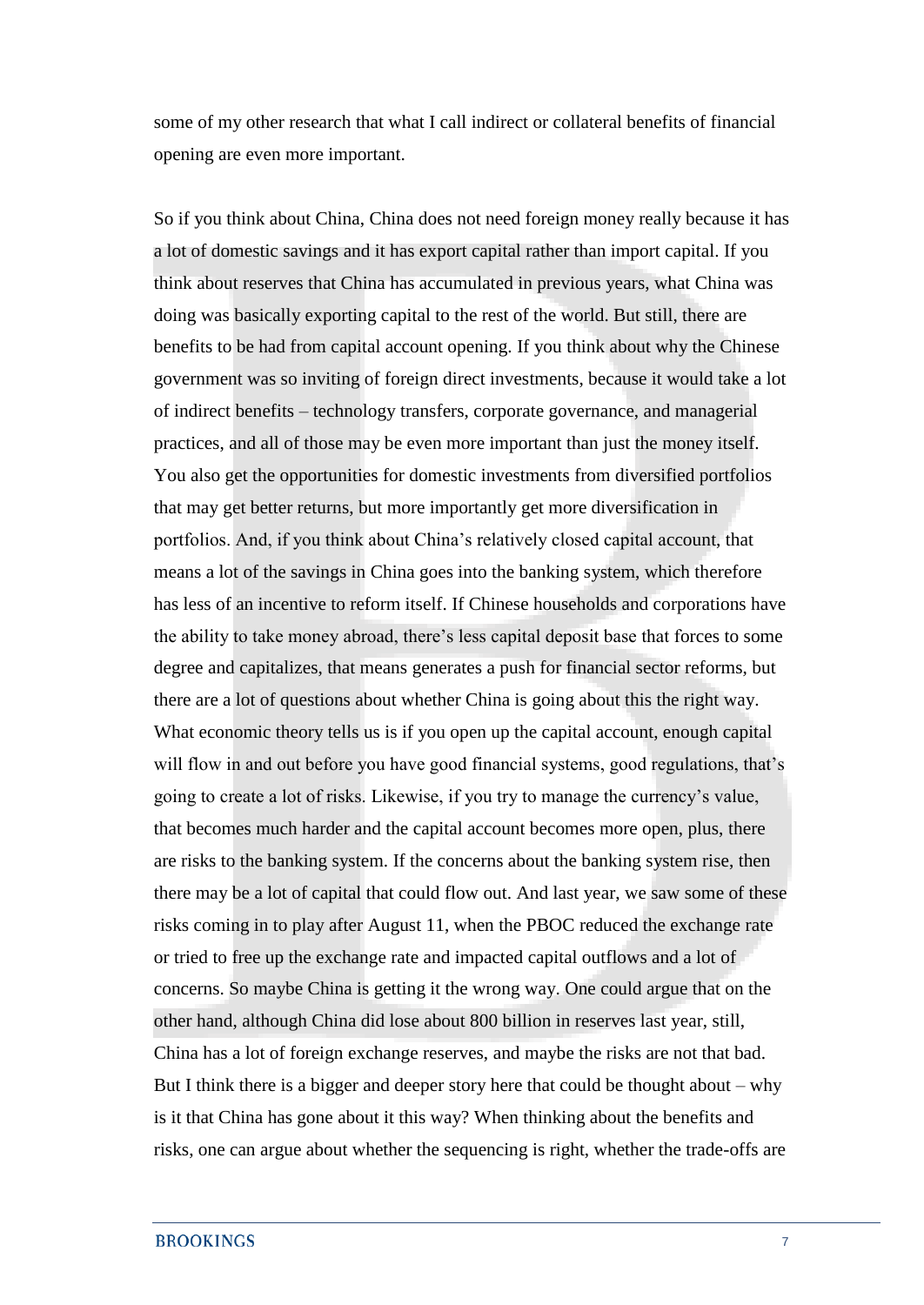right, but I think the more important question is what the process of RMB internationalization has done for China. If you think about what the government did last year, a couple of years ago, the idea of making the RMB an important international currency, especially getting it into the SDR basket was very important in terms of building political support for some very difficult reforms. So if you think about what is necessary to make the RMB a reserve currency and we'll talk more about this in a few minutes, you need good financial markets, you need a more flexible exchange rate, you need better regulation. Independent of what happens to the RMB, these are all very good for China. The problem is that all of these reforms have a lot of opposition. So, one could say, how can we get around this opposition? My view is and I call this the Trojan Horse strategy. You've heard about that Trojan Horse narrative that it is seen as a gift, but inside the gift are all these soldiers hiding inside the gift. That is you introduce changes or reforms as soldiers, but doing it with the object or framework by making the RMB more important.

If you think about what Chinese officials have been telling us, if you read their statements carefully, this begins to come together. Many people like Governor Zhou when he was head of SAFE and then deputy governor of PBOC. They've all been telling us that in fact, they will not force the issue of the RMB becoming an international currency, but if the market wants it, they will facilitate it. And that is a key distinction about the market determining what happens to the currency. And over time, China's capital account has become much more open in order to accomplish these objectives that are very important. Right now, if you think about China's overall external balance sheet with the respect to the rest of the world, China has about 6.3 trillion dollars of foreign assets and about a little over 4 and a half trillion of liabilities. So China's overall asset position relative to the rest of the world, that is it a creditor of about 1.6 trillion dollars. But notice one interesting thing is that if you notice the structure of liabilities and assets, most of China's assets are in the form of foreign exchange reserves. And how are these foreign exchange reserves held? They're held largely in the form of U.S. Treasuries, Euro government bonds, and other government bonds of advanced economies that are paying very very low rates of return. On the other hand, most investment into China has come in the form of foreign direct investment, which is certainly riskier than investing in advanced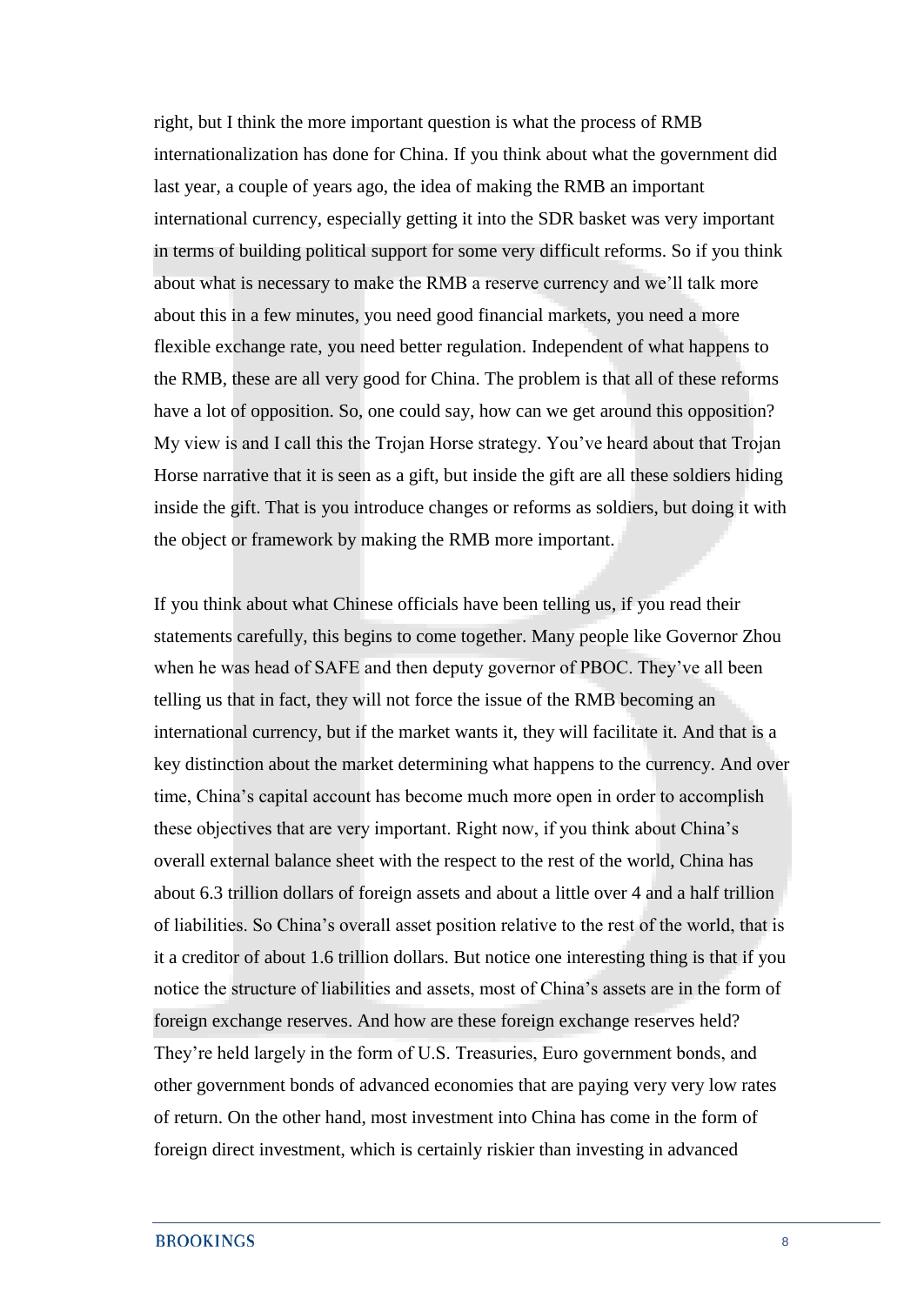economies government bonds or any government bonds, but has potentially higher rates of returns. So, another way of thinking about the goal of making the RMB an international currency, is to get in on this very strange imbalance. So why is this a strange imbalance? It's a strange imbalance because China's in the very unique position of being a creditor to the rest of the world. So if you're a creditor, if all of you lend me money, I would be paying you back, right? That's the way things are supposed to work. But the remarkable thing is if you look at the return on China's assets, those are lower the returns of the liabilities. So in fact, even though China is a creditor to the world, that is the rest of the world, if you think about how much money China made on its assets and relative to the amount made in its liabilities last year, you would think it would maybe be a small positive. No, in fact, it was negative. In fact, China lost 60 billion dollars on its net asset position last year. So this is crazy it's like I owe money to all of you, and all of you give me some returns because I borrowed from you. If you look at the actual numbers, this is not a pattern just over the last year, if you look at the last five or six years, the returns have been negative. In fact, the returns have never been significantly positive.

What would I do you don't even care about the benefits of being a reserve currency really low costs and so on, but I think there is another angle to this as China's capital accounts become more open, then one can think about China's Central bank PBOC not accumulating so many foreign exchange reserves, but how will corporations go and diversifying? Maybe they will hold with riskier, but higher return assets. In the book I have a comparison of the U.S. and in the U.S., the situation is exactly the opposite. The U.S. owes to the rest of the world about 4 and a half trillion dollars. So guess how much the U.S. is paying the rest of the world…It turns out in fact, the rest of the world is paying the U.S. so if you look at the net returns on U.S. foreign investment position, the U.S. is earning more than its assets which is smaller than its liabilities, but paying very little. Why? Because most of the rest of the world owes assets to the U.S. in the form of U.S. Treasury Securities which pays very low rates of return. So this is another angle when thinking about what capital account opening and accumulating foreign exchange reserve which until very recently was the main way China was investing abroad and may not make very much sense for China. So as you can see there are going to be many different inter-market networks about RMB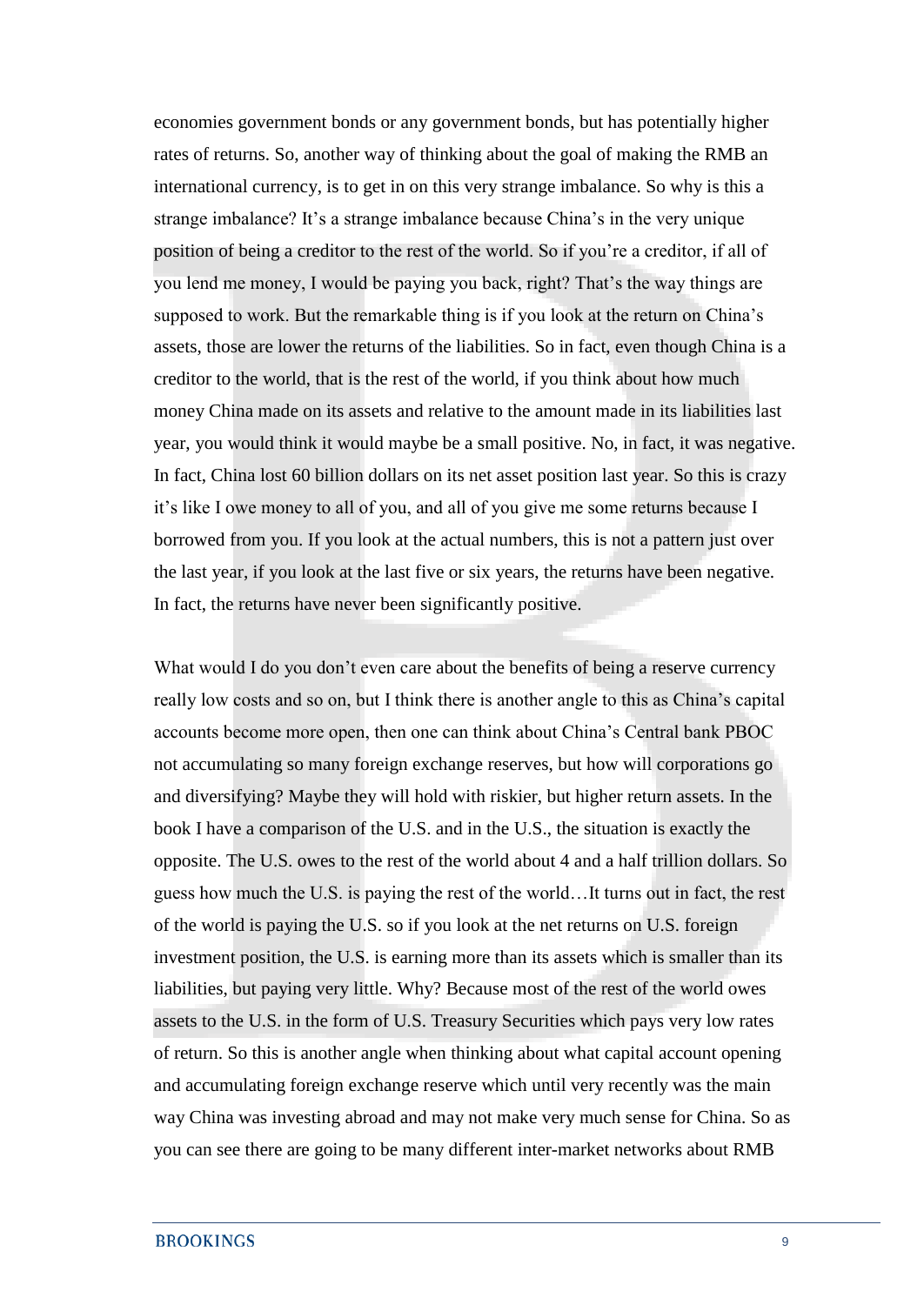position in international trends because one needs to think about the building blocks starting from why China might go from capital account to why there might be domestic reasons to promote the RMB's role as an international currency. And as you can see, this is something that the government has actively encouraged for some time. The share for reserve accumulation and how much money China invests in the rest of the world through capital outflows and not just in the last year, but over a few years. When the share of private and other types of outflows has in fact been rising. So let's go back once we've dealt with the capital account opening issues to thinking about what the RMB's journey to becoming an international currency looks like. And again there was until about a year and a half ago, a huge amount of enthusiasm about how far the RMB had come along in its process of internationalization.

You know, offshore Yuan deposits had been rising very fast, trade settlements in yuan accounted nearly about 1/3 of China's trade and China accounts for about 12% of global trade. Taking into account both of those, China's currency accounts for payments and settlements were about 2% trade transactions. Yuan denominated bonds had been rising as well, so one question is whether the RMB is on its way to becoming a true international currency. The focus was very rapid, in fact if you look at any of these trajectories, this is very very impressive. It's starting from 0 first and rising very fast. But, the projections that this trend could go on forever clearly proved wrong. In the last two years, as pressures on the RMB started shifting from appreciation to depreciation and you saw it leveling off. The settlement of foreign trade and RMB started settling off. If you look at RMB bonds issued in Hong Kong, in fact the 2015 numbers, are just about the level of 2014 and if you think about the RMB's role in global as a payments currency, that number again went from basically 0 just about 5 to 6 years ago to about 2.5%. Now you might think 2 and a half percent is not much, but this was enough to move the RMB to the fifth ranking accounts payment currencies because the U.S. dollar turns out to be very dominant and there aren't that many competitors out there. Even with right now, the share is about 1.9% and the RMB has fallen down to the sixth rank, but it is trading places with the Japanese Yen practically every other month and I think this trend will continue. So if you look at some of these numbers, the share of the exchange markets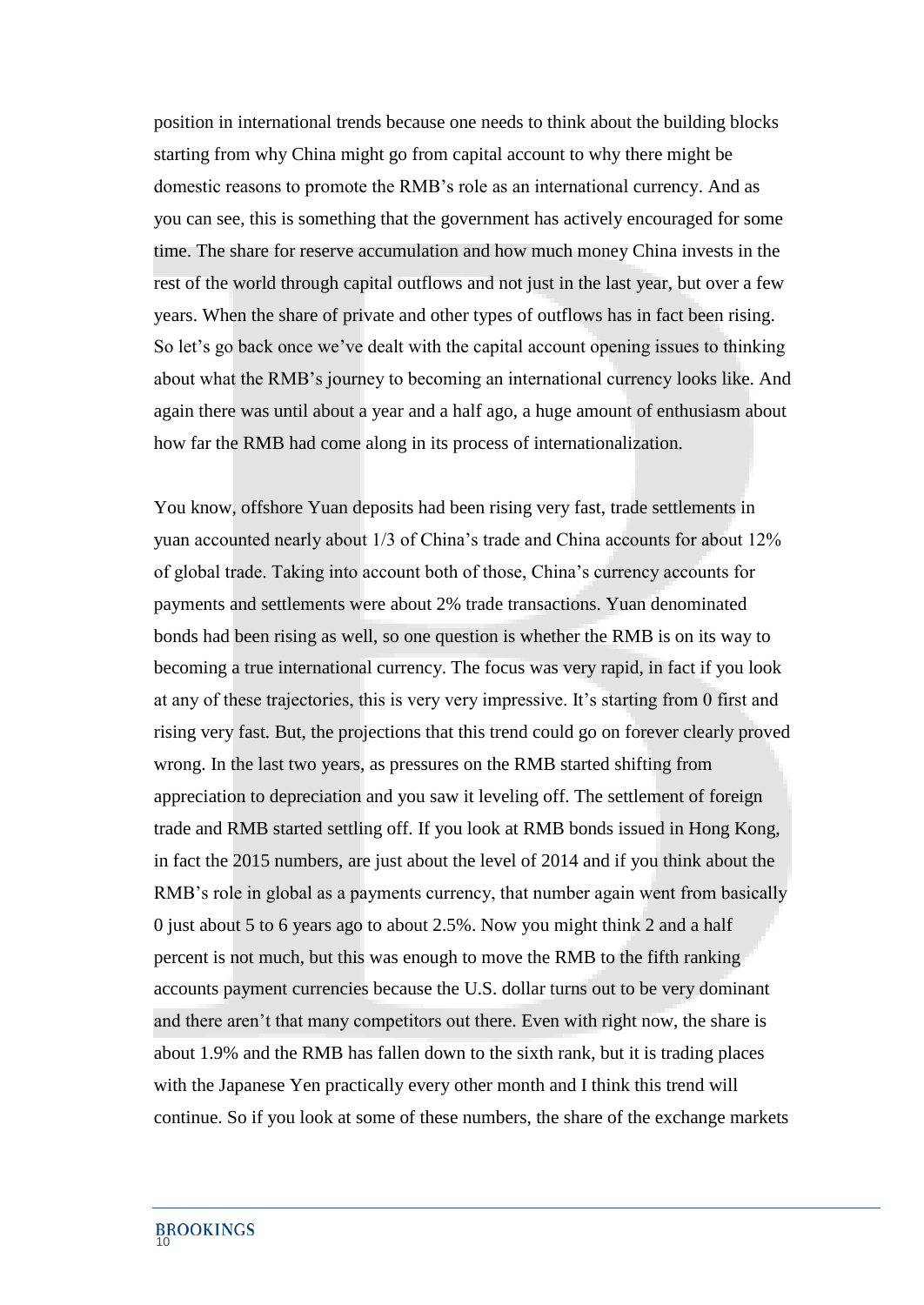share of international bonds and loans and the amount of interest rate derivatives are small numbers.

But again, it's important to remember that you're starting from 0 and it's pretty rapid progress. So if you think about how much progress China has made in terms of promoting its currency as an international currency, China's sheer size has allowed it to gain traction and international use is increasing because the supporting infrastructure is increasing very rapidly. Right now, you have about 15 offshore financial centers and New York has been designated as an offshore center for the RMB. Just recently, China has its own cross-border payment system that has been set up and you're getting more integration of the offshore and onshore markets so I think although they say it's settling off now, the internationalization process will pick up once again and continue. So I think so long as China continues on this path where it takes on a bigger share of global GDP, global trade, the RMB is going to continue to begin a more important international currency. Then there is a question of whether it becomes a reserve currency. Now for the reserve currency, traditionally, there are some very standard criteria that are relevant: there is size -- whether the country has an open capital account, the market determination of exchange rate, or in addition in the book Micropolicies and financial markets. In financial markets I think are critical issues because ultimately again if you think about markets foreign investors both official and private need to have access to the denominated financial assets so they can move easily and in and out of those assets and they need to have good high quality Renminbi denomination assets. So you need to have an open capital account and you need good quality assets. In term of size, China is undoubtedly significant and accounts for 1/6 of global GDP. If you look at in terms of purchasing power, it's somewhat higher and accounts for 12-13% of global trade depending how you measure it and about 1/3 of global foreign exchange. So, I don't have to tell anybody in this room, China is very big, it's second largest economy in the world and it's contributed more to global GDP growth since the financial crisis than even the U.S. So, size is clearly not a problem and the currency has become more market determined over time. Of course quite a bit since 2005 when these are trade rated exchange rates on U.S. dollars, Sina-U.S. dollar exchange rate because I think this is a broader concept. As you can see, the RMB is relatively monetized as I mentioned.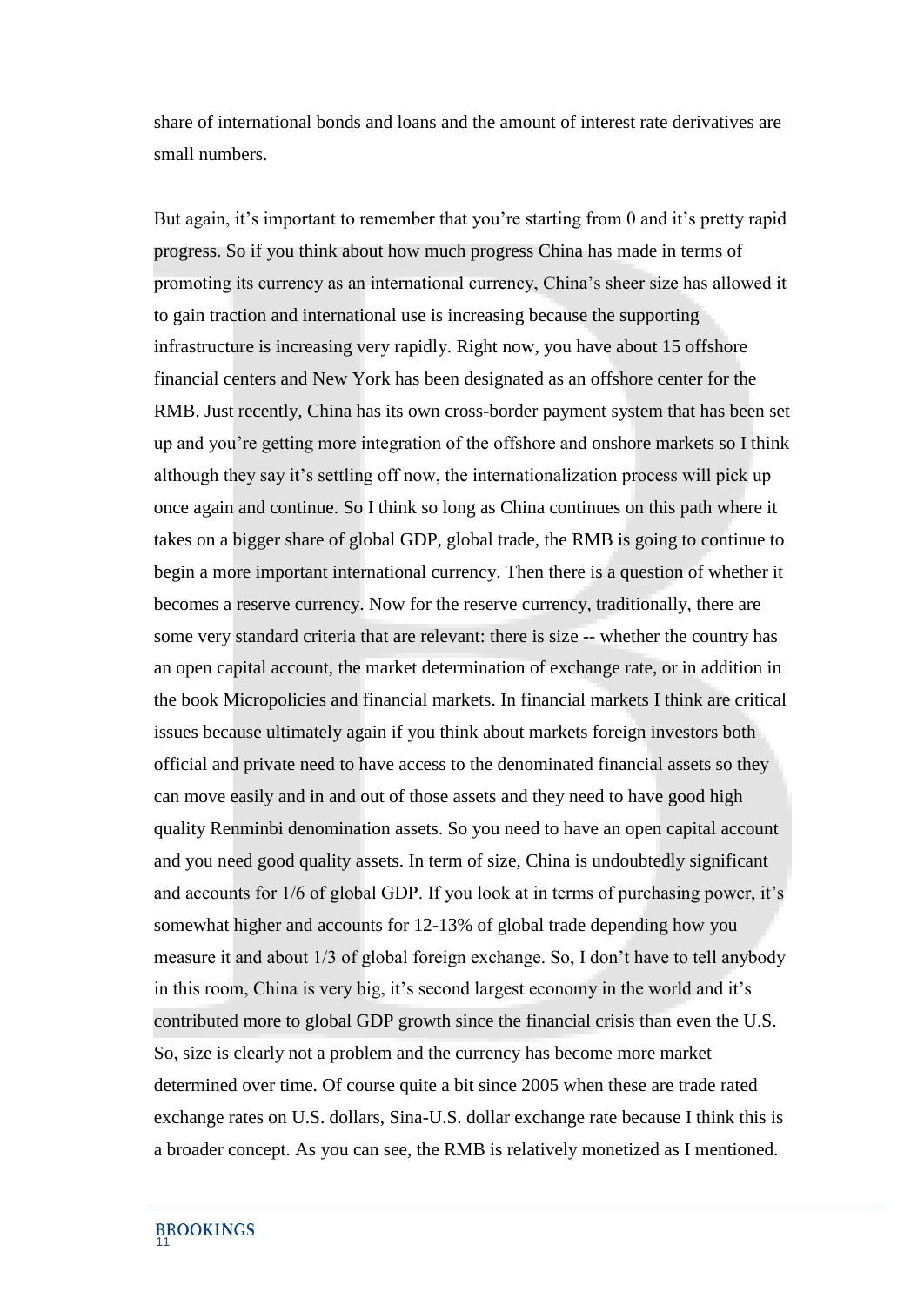But ultimately, financial markets are the key determinant for reserve currency status. Here again, China is not necessarily falling short if you add up the amount of high quality fixed term assets, whether these are high quality in China is still open to question, but if you add up the amount of outstanding government bonds and corporate bonds, that's over 5 trillion dollars. So China is already ahead of many other reserve currency economies including Switzerland, Canada, Australia, all of which have reserve currencies.

But, there is a long way to go. You need to have much broader rate of financial instruments. Right? You need liquidity; you need to have a lot of those instruments and a fair amount of different dimensions. And in terms of those dimensions, China is moving forward, but I don't think it's quite there yet. And, you need a good trading infrastructure, regulatory trade for investors for traders to invest in a sensible and practical way. So, there are issues that still remain in terms of China's progress in becoming a reserve currency. Here's the interesting thing if you got back and look at the prerequisites, notice that China certainly has size, but China does not have an open capital account, it does not have a flexible exchange rate, its financial markets are developing, but it's still relatively underdeveloped. In terms of macroeconomic stability, there are still a lot of risks in China. But, who's to say that China has any worse macroeconomic policies than the advanced economies? But, when thinking about open capital accounts and flexible exchange rates, China doesn't have those. And here's where it can get remarkable. No other currency has been able to become a reserve currency without meeting these criteria. But yet, officially, today, the RMB is a reserve currency. The IMF has already designated the RMB as a reserve currency. It joins just four other currencies: the dollar, the euro, the pound sterling, and the Japanese Yen in the IMF's market currencies called the special drawing rights. And then, if you look at what the PBOC has done in terms of signing bilateral local currencies for cooperation with other central banks -- that is to say these arrangements give central market counterparts access to RMB liquidity meaning that all these central banks take it to have value to not just dollar rights of liquidity, from the 10 or big central banks like the ECB or the DOJ, but they want these small compliances under the PBOC. There's now 34 of these small compliances all of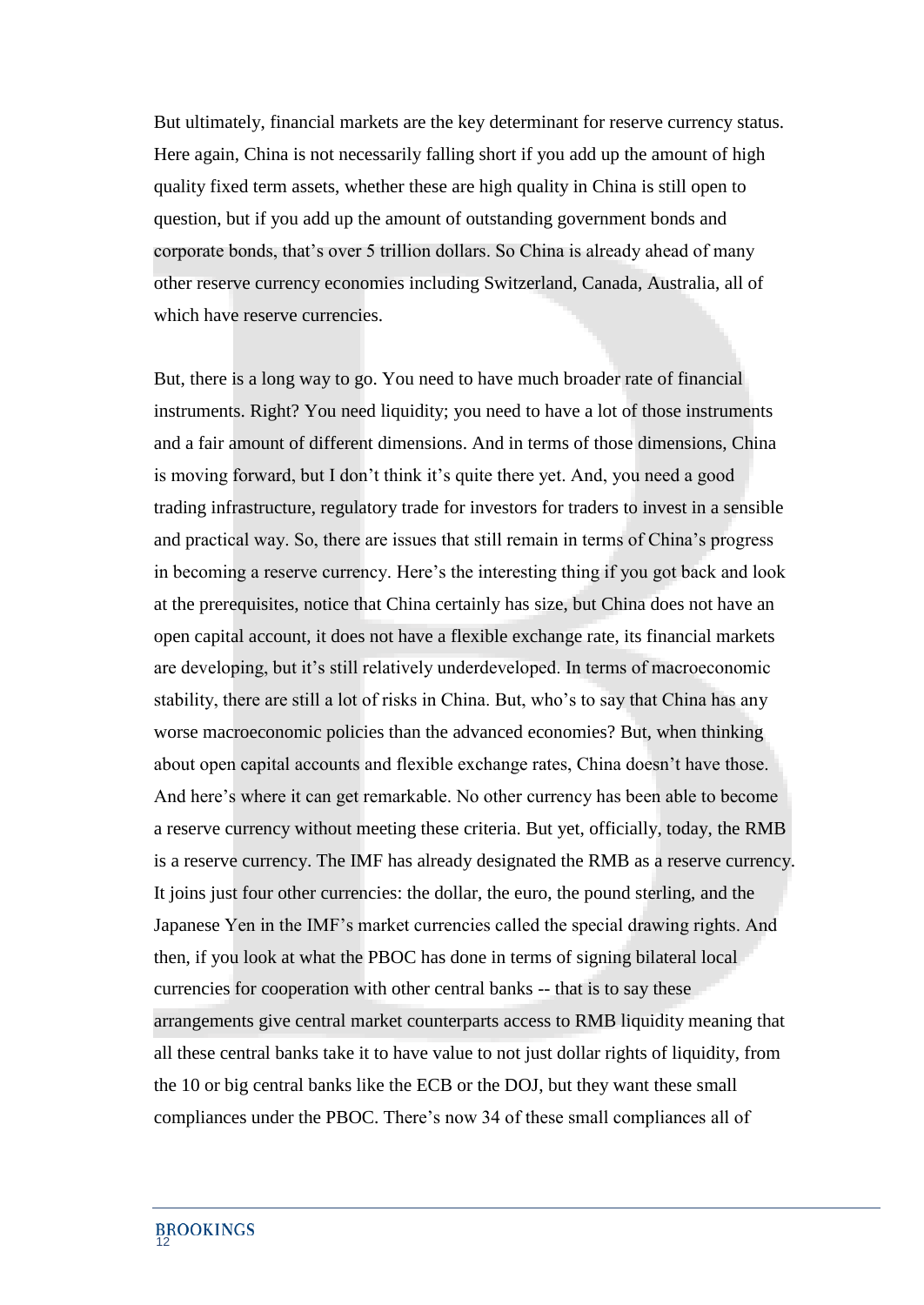which added together amount to about half a trillion dollars worth of RMB liquidity that foreign central banks have access to.

So this is interesting, this means the currency has become a reserve currency not just in what the IMF has said, but also in terms of how other central banks are treating the currency. In fact, the IMF estimates that about 1 and a half percent of global foreign exchange reserves are already held in RMB. So the markets are not waiting for what the IMF has to say. So this brings up an interesting question: First of all, is this process going to be stopped by any problems in the Chinese economy? And then we get to another even more interesting issue about whether if China doesn't meet the prerequisites of a reserve currency, when the day comes that China does have an open capital account from a more flexible exchange rate, maybe they could take over. Hold that thought for a second, let's think about what could go wrong. There are a lot of risks in the Chinese economy that we've talked about today. People keep estimating that China is going to crash but somehow it didn't, so maybe it will crash. There a re a lot of risks, there are risks in the financial market. You saw the stock market melting down last year, we had an episode of significant capital flight, and there are more fundamental risks related to the policy framework. Stock markets are extremely volatile. If you look at what happened with the currency's value relative to the dollar, not matter what the PBOC tells us all about looking at the market, it still looks at CNY to dollar rate, that certainly took a beating in the last year and a half since August 2015. More recently, in the last three to four weeks, the RMB has once again depreciated by about 4% to the dollar. There are clearly tensions in the market if you look at the discrepancy between the onshore and the offshore rates between the CNY and the CNH rate, in principle, these rates should move very close together. But during the period of market tensions last year, a pretty significant gap opened up between these two rates and there is still a pretty gap between those two rates since it opened up. If you look at capital outflows last year, some capital outflows are not bad things. As I argued earlier, diversification is actually a good thing from the Chinese point of view. But, what the Chinese government and the PBOC are worried about is capital flight – money going out to unofficial or illegal channels. By definition, it is very hard to say how much money is going out to those channels; one indicator is the measure of what is not accounted for properly in the balance of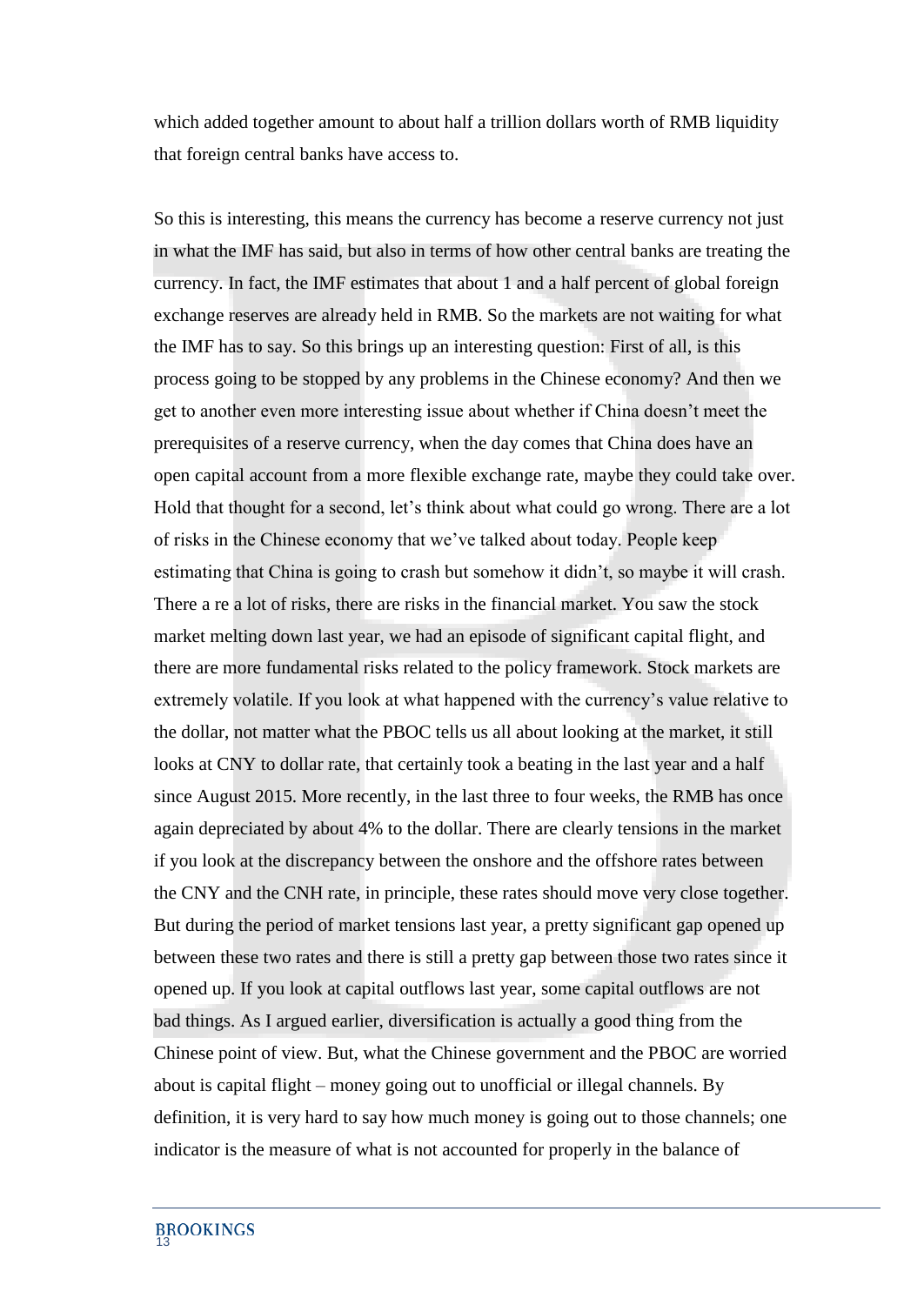payments. We call that the net errors omissions. The point is when you can't measure something or can't understand something; you just give it a fancy name in the hopes that it makes it seem like we know what is going on. If you don't understand some part of growth, we call it total factor productivity so you apply ignorance to something. So net error omissions are at some level a measure of what we cannot measure. When net error omissions are negative, it means that money is flowing out to unofficial channels maybe to trade and invoicing maybe to gambling debts in Macau, maybe union pay cards being used multiple times in the same, usually in Macau again. During the period when the RMB was facing three seasons pressure, we had net zero omissions being positive because money was coming in through unofficial channels. But as you can see, the numbers once have reached 130-140 billion dollars and it's been this way for the past 2 years. This suggests that there are significant concerns about the stability of the Chinese economy. All of these are potential problems, so one can ask, are we in the situation where one could have the Chinese economy melting down which certainly would affect not just the Chinese economy, but this whole process of RMB internationalization. I would argue that there all the same buffers in China that would prevent meltdown. But this is a subject for a whole different seminar, but my sense is that despite all these risks the Chinese economy faces now, a financial meltdown is not the most likely scenario. A better way of phrasing the question is to ask how expensive is it going to be to fix the problems in China including in particular some of the loans in the banking system, some of which the loans are never going to be paid back. So many of you in this room are going to be stuck with it in one-way or another. The question is going to be how big the bill is going to be and when you will have to pay.

As a reserve currency, again, China seems to have arrived and made more progress based on these criteria. Going back to this other interesting question that I've posed, one can ask: If China doesn't meet the traditional criteria for a reserve currency and it's already a reserve currency, maybe when it does have an open account, a flexible exchange rate, better potential markets, then China is slowly moving in the right direction in all these areas. So maybe one day, as the Chinese economy grows, you could have the currency be a big enough currency take over other reserve currencies and maybe even the U.S. dollar. To that I answer, under present circumstances that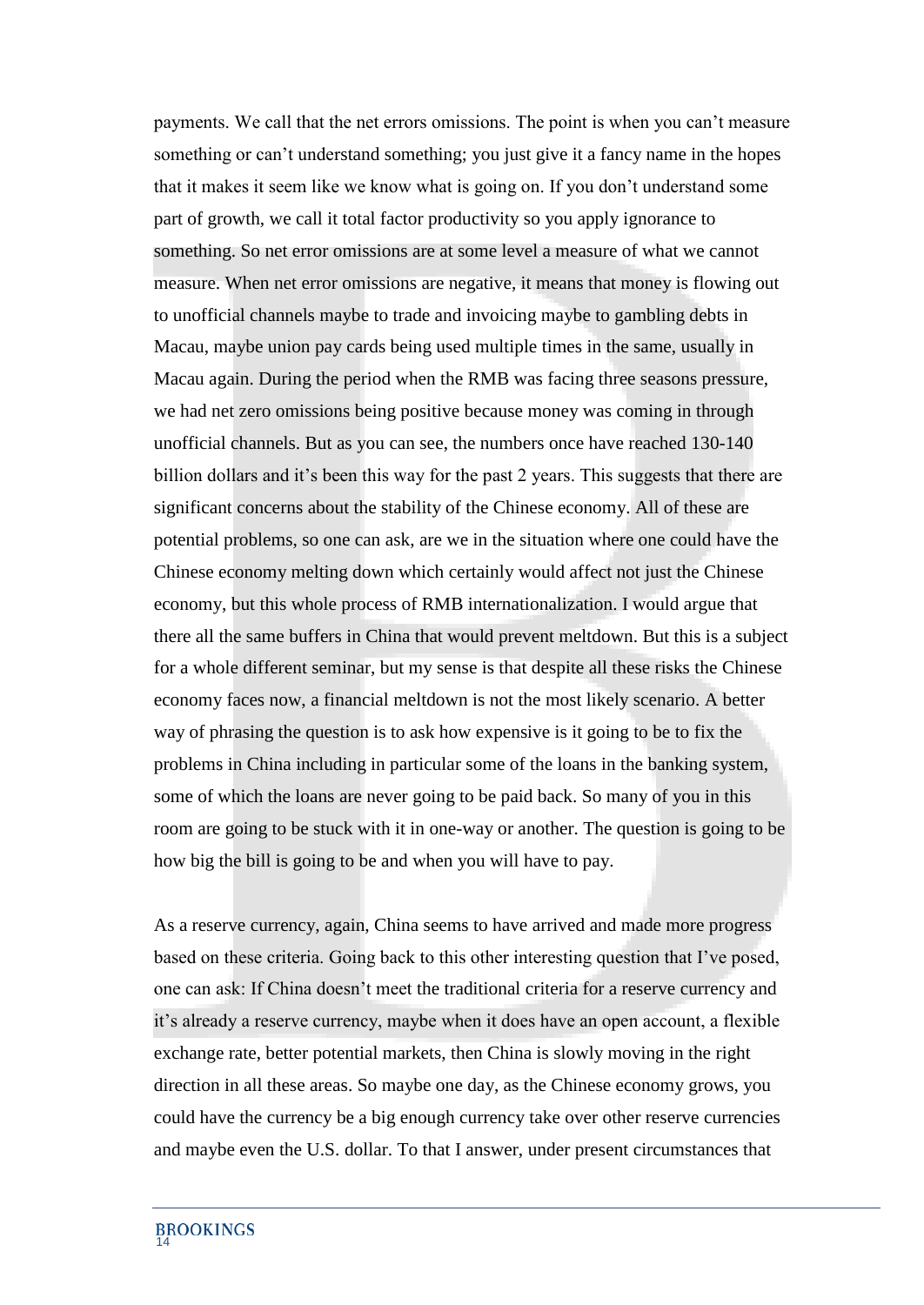will not happen. Why is that? Here we have to make a distinction that before the RMB came up to this stage, did not exist at all. It's the distinction between a reserve currency and a safe haven currency. All the reserve currencies other than the RMB are safe haven currencies. These are currencies that investors turn to not just for diversification or yield, but for safety. So in times of financial market turmoil, you see investors running to U.S. dollar denominated bonds, Yen denominated bonds, Swiss-franc denominated bonds, etc. Until the RMB came along, these were identical concepts because every reserve currency was a safe haven currency. So what is the difference? I listed all these prerequisites for a safe haven currency and what is necessary for a currency to not just be a reserve currency, but also a safe haven currency? In my previous book which is on the dollar, I argue that in fact it is necessary a government needs to have trust of foreign investors. And what is necessary for trust? It's not just good financial institutions and markets, but you need a broader range of institutions. And what do I mean by institutions? I mean first of all, an open and transparent system of government with institutionalized checks and balances. Now I spend a lot of my time in Washington and you might say that I'm completely marking the view that the U.S. political system works well. But here's the thing, if it was any other country where there was the prospect of a president coming in to power who has said that they would walk away from some of the U.S. government debt, you would have panic. You would have people leaning away from the U.S., German government bonds, you would have the currency depreciating. What do we see happening in the U.S.? Nothing. Why is that? Because there is a system of checks and balances that we all rely on. I think there is a system of checks and balances that will prevent the government, or at least a specific arm of the government including the executive branch from doing anything crazy. You also need a cluster of independent central bank, and you need the rule of law. There are not that many countries in the world where the rule of law is so powerful, the government gets taken to court once in a while and quite often, the government loses. That is very important in trust for foreign investors that if they come in and invest in the country, they are going to be treated fairly according to the rules. They may not like the rules, but once the rules are in place, everybody, including the government has to obey.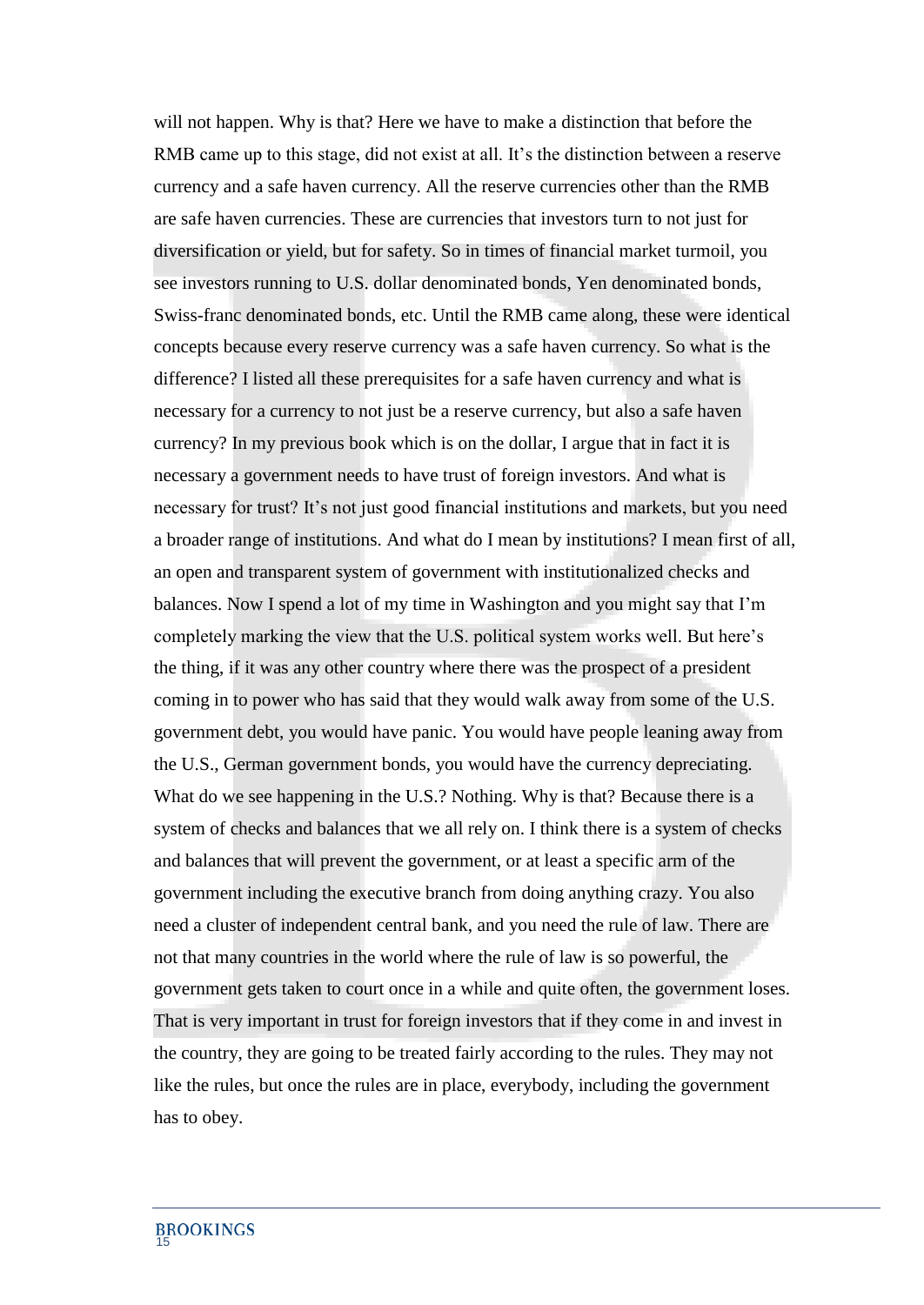If you think about since the global financial crisis, you might think the financial crisis started in the U.S. and that the dollar share of global reserves should have fallen. Of course you had a lot of problems in the U.S., but in fact, since 2008, if anything, the dollar share of global reserves has risen very slightly. This goes to show that power of these institutions… certainly in Europe, the story is not the same. Some of the basic institutions that are holding the Euros all together are being called into question. Here again you don't have completely their own bonds, there are some of the Euro institutional framework that are very strong, but the Euro has suffered as a consequence, but the dollar has barely been affected. If you think about all these advantages that the U.S. has, these are going to be very difficult to take over. So one question is whether the RMB, if it cannot become a safe haven currency, has reached its limit. I think not. I think as we are seeing from what markets are showing and from what central banks are showing, the RMB could be an important currency. I think as an international currency, certainly, within the next 3-5 years, the RMB will bring even more progress. If China plays its cards right with the more open capital accounts, more market determined exchange rate, and a broad range of economic reforms that stabilize growth, maybe not at the present level, but at a reasonable level, then I think the RMB is going to become a significant reserve currency by which I mean it could rival smaller reserve currencies like the Yen and even the pound sterling. It may be somewhere in the range of 3-5% of global range reserves. It could possibly move the share of Euro as well, but will it really become a safe haven currency that has the potential to dethrone the dollar's dominance in global finance? To that, my answer is it is conditional on there being broad institution reforms and what I see in terms of President Xi has made very clear both in terms of words and actions that there will not be broader political and institutional reforms throughout the day. My sense is that no matter if the RMB becomes a major reserve currency or not, the next 3-5 years are going to be very exciting years some for the right reasons because the RMB is going to become more prominent, but there are a lot of policy issues within China that need to be dealt with which will lead to a lot of opportunity. It's going to be a very exciting ride either way, so hold on to your belts and enjoy it while it lasts. Thank you.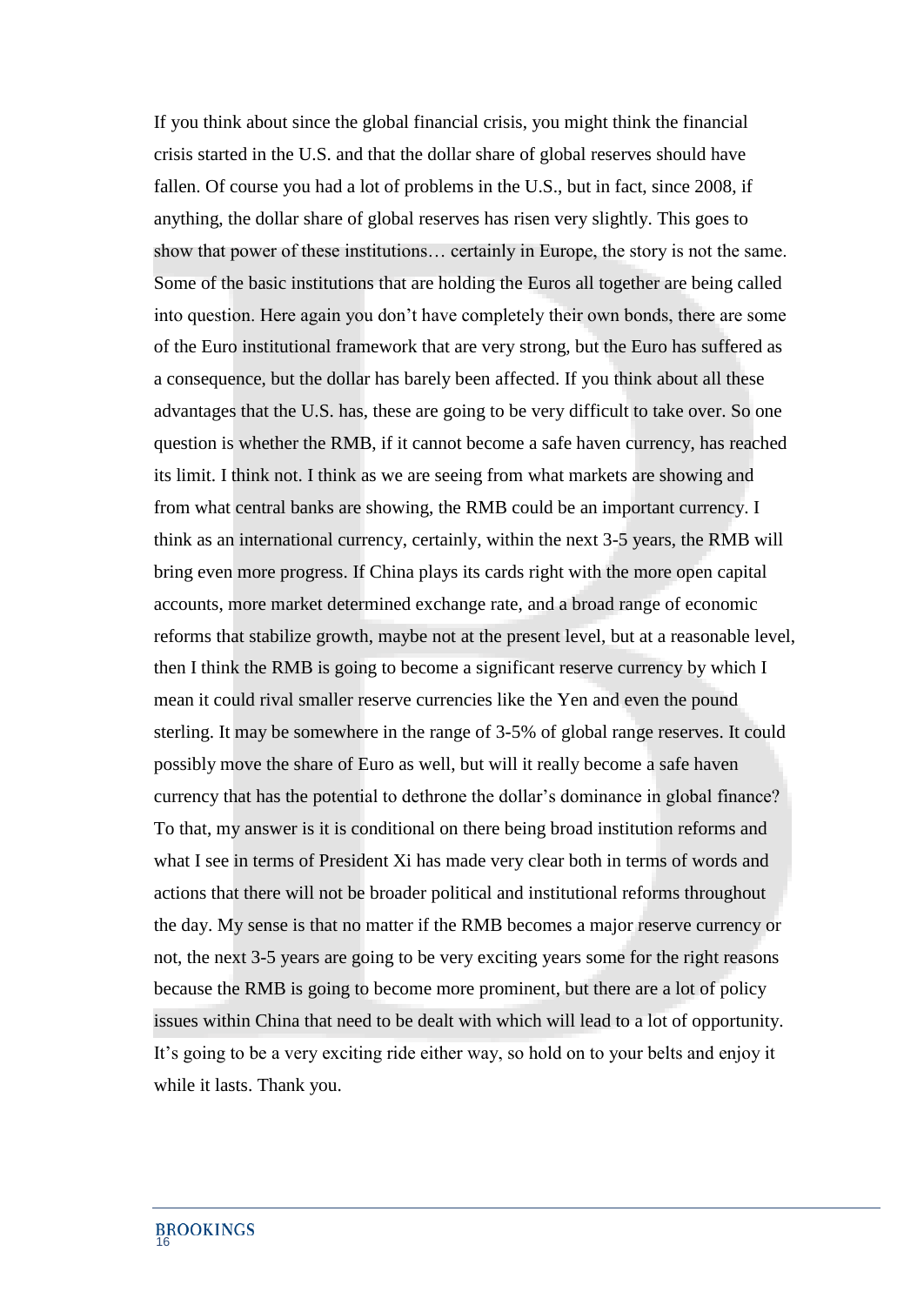## **Panelist Discussion**

**Guan Xin:** Thank you Professor Prasad for your very inspiring speech that gave us a clearer picture of where we are now and the future direction of the Yuan's internationalization with a very specific timeline here. Now let's move on to our panel discussion. Please welcome our very distinguished panelists here: Professor Meyer, Profess Ben, and Dr. Xiang Songzuo. Welcome. Professor Prasad just raised a very important issue of Chinese Yuan's internationalization that is still a long way to go from an international currency to a reserve currency and a true safe haven currency, so I'd like to ask all of our four guests here: What do you think or how far should China go to make the currency a true global currency? Professor Prasad just mentioned that it's not going to happen in the foreseeable future that the Chinese Renminbi could rival the U.S. dollar, but what about other leading currencies including the Euro and the Japanese Yen? Do you want to start Professor Prasad?

**Professor Prasad:** I think maybe let the other panelists speak as I've said quite enough.

**Dr. Xiang Songzuo:** I never use the word rival for the U.S. dollar, I agree with Prasad yes the RMB has become more and more important as a national currency, but for the foreseeable future, I don't think the RMB will replace the dollar or Euro as the major international currency. But now I think the problem is for Chinese authority, it is a dilemma for internationalization of the RMB. How to manage the transition or the process? So, the classical criteria for international currency has two respects – one is so called capital account liberalization, the second being capital account convertibility. You mentioned several times flexible exchange rates, okay, but now the problem is what's the benefit? What is the benefit of capital account convertibility and flexible exchange rate? I'd like to raise this issue for all the panelists. Now with use of empirical evidence to demonstrate the flexible exchange at the full convertibility of capital accounts have produced any positive impact on any countries? Probably before… well, the Euro for U.S. they have a positive impact on economic growth. With the internationalization of any currency, we need the real growth. So I think that's a very deep philosophical question for any country. What's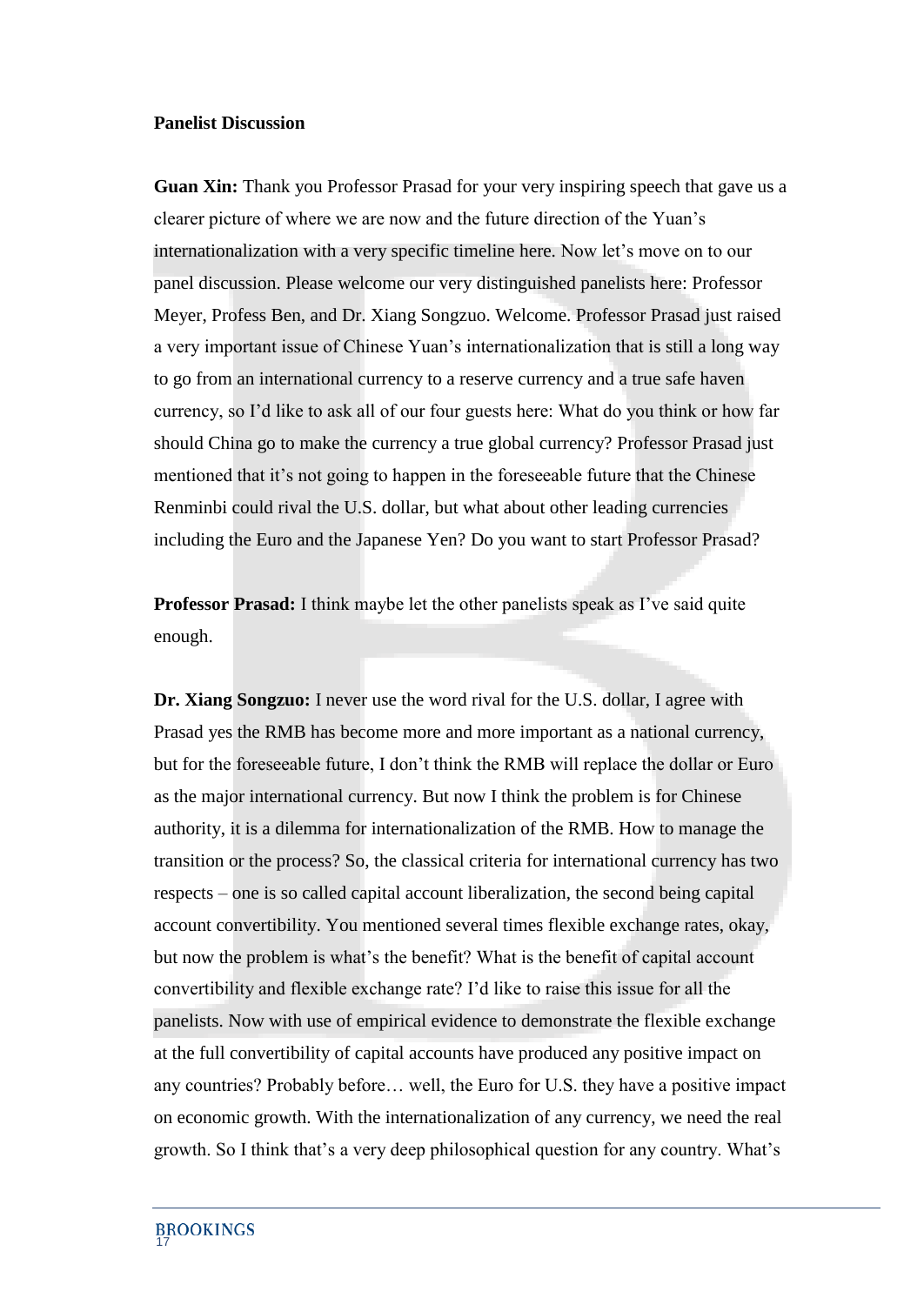the positive effect of capital account convertibility and flexible exchange rates? So in this sense, I agree with remarks Governor Zhou, we met several times in early October at the IMF annual meeting, he also mentioned that China will not proceed with the criteria of classical IMF definition of capital account convertibility. We will proceed with so called managing convertibility. How about exchange rates? I think the current problem of the world economy to very much extent has been due to mismanagement of our exchange rates. So flexible exchange rates is a very bad thing for a world economy. So now, how can China move towards a fully flexible exchange rate? I don't have a definite conclusion for this question. I have discussed with many officials here and it seems to me they are also confused.

**Guan Xin:** So you're not sure about your anti-global definition?

**Dr. Xiang Songzuo:** No I'm not anti, I'm just raising the question. If we want any currency to move toward the criteria of IMF to that extent, I doubt the consequences of this movement for the world economy not only for the Chinese economy, but also for the world economy. Why is the global economy entering the so-called recession or stagnation 8 years after the financial crisis?

**Guan Xin:** I think Dr. Xiao mentioned a very important debate in contemporary China whether the market economy or liberalized economy is the right solution for the Chinese economy?

**Dr. Xiang Songzuo:** We discuss all these issues under the classical framework of the IMF philosophy – convertibility. Well, flexible exchange rate. Well, we must answer the question of what is the benefit of convertibility and flexible exchange rates?

**Guan Xin:** Let's hear some foreign perspectives on this – do you agree that China has such concerns, Professor Meyer?

**Professor Meyer:** A couple of comments. First of all, just in this exchange, oh thank you so much for a wonderful presentation, it was incredible. Just in this exchange, it's the ghost of what, 1997? Remember what happened in 1997? Asian Financial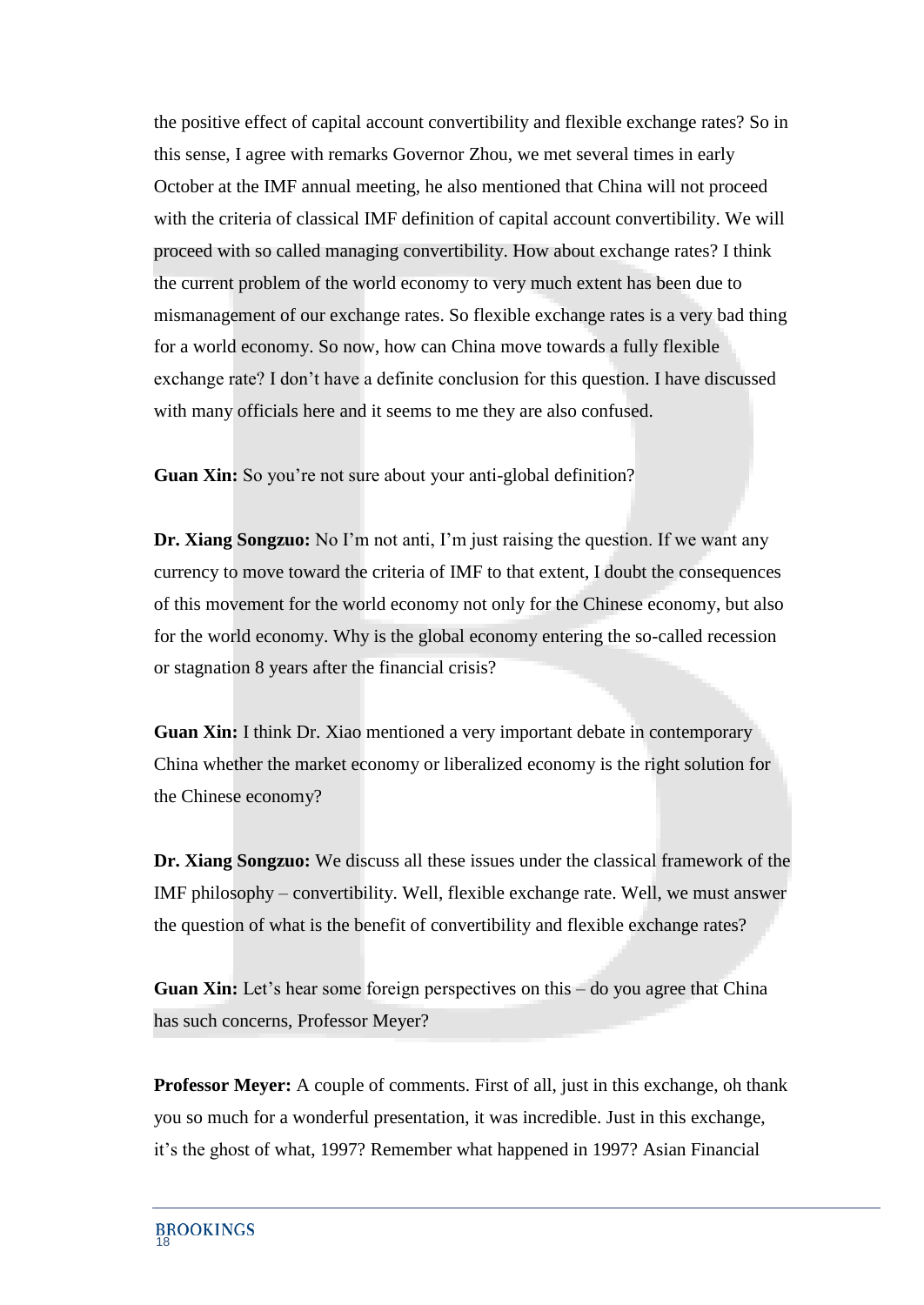Crisis. Malaysia shut their windows. China's lived with that for a long time. I actually took away a couple of things here that I didn't expect other than your graphs and charts which I hope aren't copyrighted because I was photographing them. I'll ask for permission. A, Trojan Horse and stealth liberalization of currency. Again, my background is not finance it's not in economics, it was in swap lines which is kind of Trojan Horse in reverse. So the question is, look, will China again do what the rest of the world thinks is improbable? How could a bumblebee fly? No engineer could explain it. That is, if not getting the safe haven status, very close to reserve status without ticking off everything on the IMF checklist – a new model. That's on the one hand, and on the other hand, you try to tick off the checklist giving your penultimate comment about Chairman Xi no fundamental institutional reforms given my own observation of banks still account for 60% to 2/3 of the finance in China… more than that. Are they willing to move or be moved? Is the political strength of the system, the inertia that this is impossible? Those are a series of uncoordinated questions I have.

**Guan Xin:** Now to Professor Ben, do you have similar concerns or do you have some preference at this point?

**Professor Ben:** Thank you for having me here. Professor Prasad's presentation was brilliant and I don't think of that China should meet all these criteria. My colleague Songzuo has a point. By the way, I was a PhD student in the United States about 23 years ago and my original dissertation trying to focus on exchange rate economics and after I spent 6 months in the literary focus and I thought there was too much confusion and I was really confused. Eventually, I thought that this is not something economists can solve. We're giving economists too much the burden of responsibility to solve something like exchange rates. I think exchange rates are a lot more related to politics than it relates to military power. Honestly, if there's any political institution basis, it's gaining strength. That has nothing to do with economics. I personally feel that aspect is extremely important. You aren't really trying to solve a political or military issue based on the economic issue. As economists, we need to be a little more humble in our capacity for some of these issues. On the other hand, for Renminbi whether it can become an international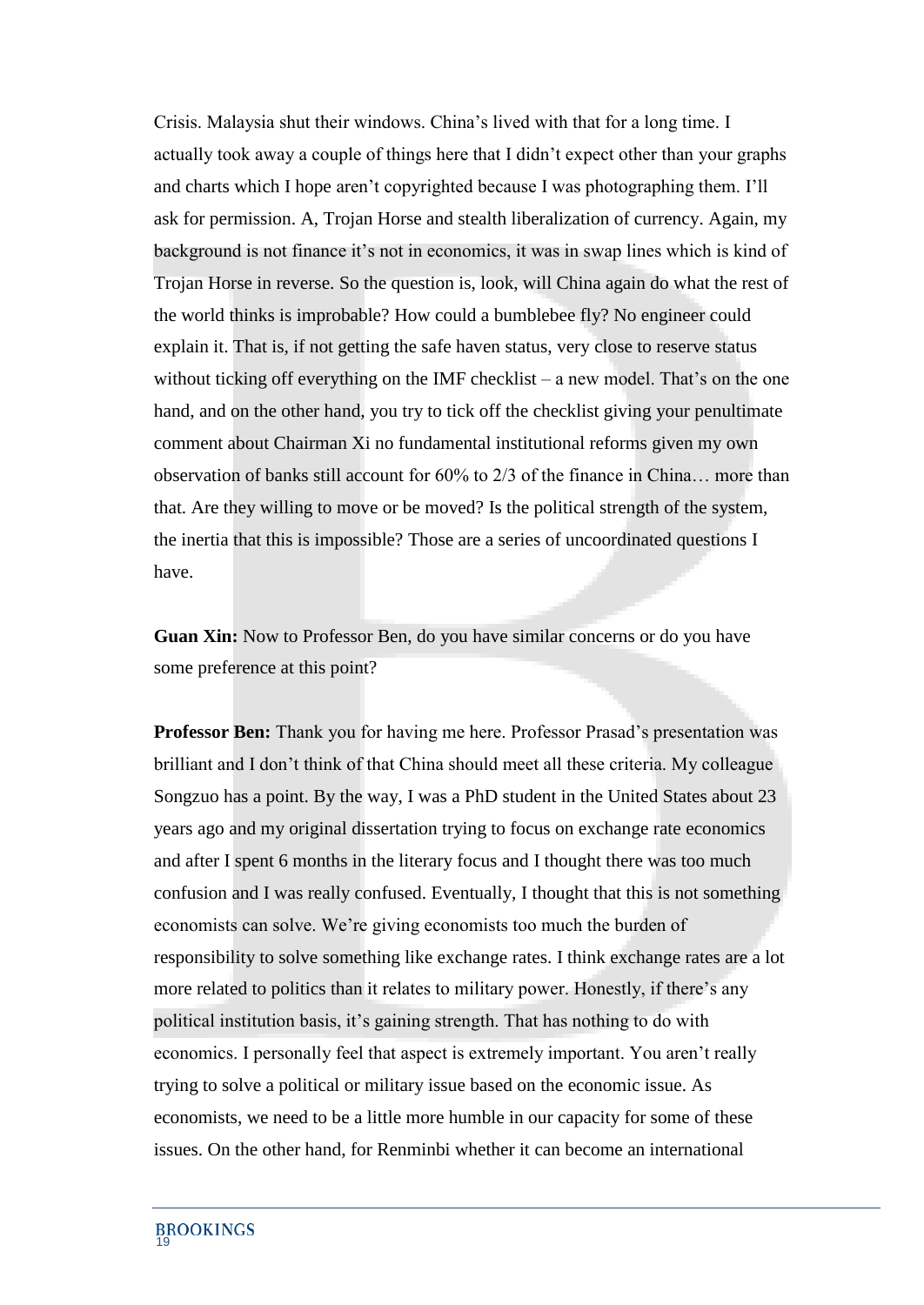currency. As an international currency, I don't think we should try to compete with the U.S. Dollar. I don't think the Chinese Renminbi actually intends to do that. Secondly, if you look at the currency you can look at the currency as a trade currency, you can the currency as an assets currency, and thirdly as a reserve currency. I think what Chinese are missing most is the ability to become an asset currency because our own financial markets are not fully open, our exchange rates are not flexible, and our capital accounts are not open. Maybe our strength as a global currency is our ability to do trade with our real economy. We're the largest trade nation in the world, we are still growing significantly. We can become a good storage reserve currency. Capital account convertibility, I was asking myself, what's our definition of capital here? When you say capital account flexibility or convertibility, I thought China has convertibility on a trade account under real investment capital if it's a real investment capital – FDI, ODI, we have full convertibility. It's the so-called speculative -- they have hot money this terminology. For a hot money title convertibility, we don't need this and I think we'd be better off without it. So maybe with the definition of capital account or definition capital, we need to take another look at this. Okay thank you.

**Dr. Xiang Songzuo:** For Chinese currency to become real international reserve currency, the convertibility of capital account, exchange rate flexibility is one issue. A more market fundamental issue, I agree with Professor Prasad, for any currency to become a real international currency, the country issuing the currency must become so-called safe haven of global wealth. That means international investors are willing to deposit their money – their investments into this country. Yes, there are three preconditions for any country to achieve this. First of all, size. You mentioned size. China has size of course, it's one of the largest economies and maybe if we have good luck after 10-15 years, the Chinese economy will become number 1. You also mentioned democratic political institutions or jurisdiction or legal institutions. Well, President Xi and Communist Party Central Committee announced they will build up the so-called rule by law society of nation but not western style What kind of legal or democratic institution is needed for international investors to put money in the Chinese market? There is some uncertainty here. More importantly, but certainly, are financial markets. Right now, in terms of outstanding or turnover, the Chinese stock market is almost number 2 only next to New York or London. The bull market is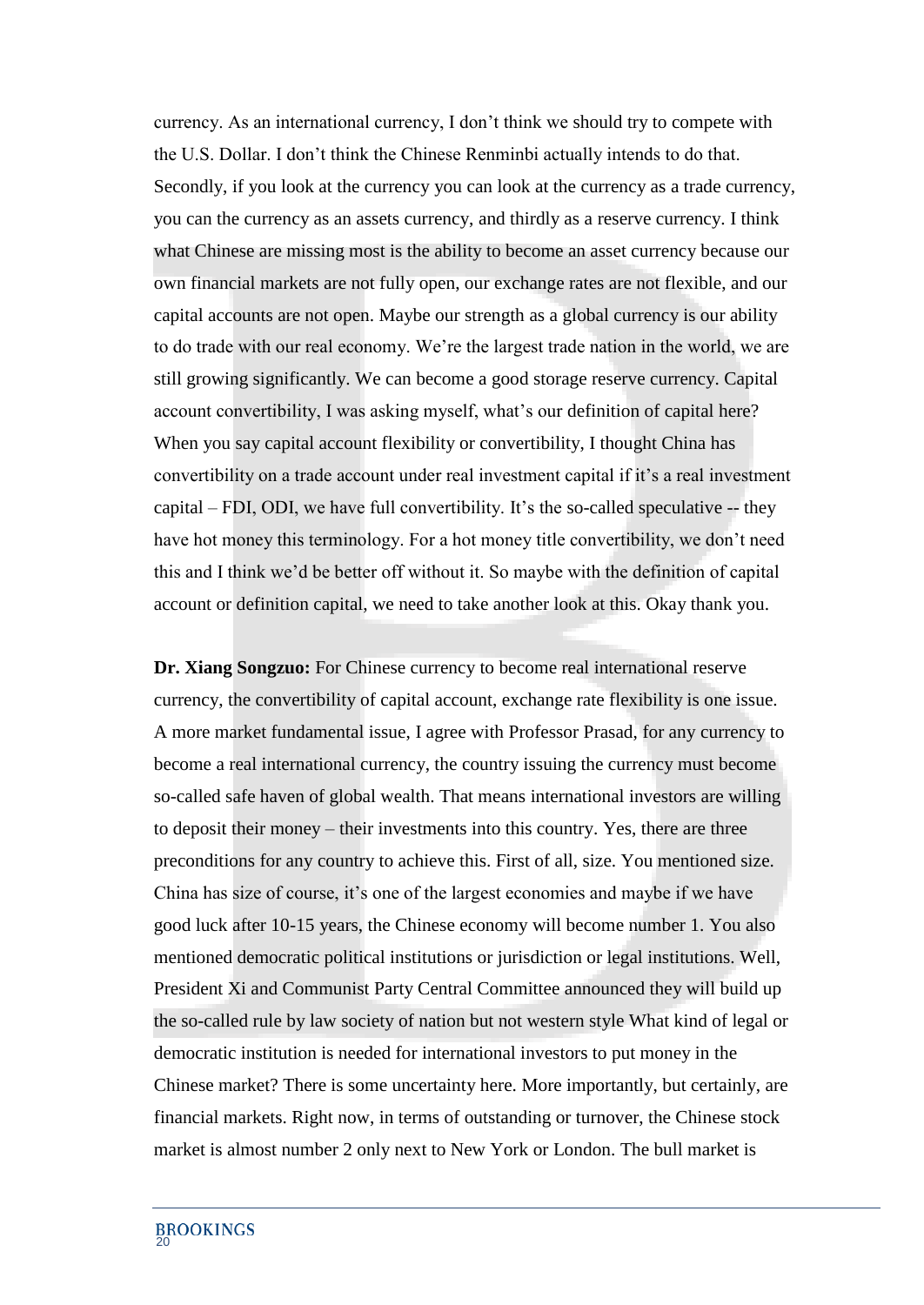reserve according to some estimation. However, SOEs dominate all these markets. I do not think in the near future, the Chinese government will privatize all these SOE institutions, but my doubt or question is if the financial market is dominated by SOEs, financial institutions, can we build up a financial market at the international level standard of regulated free markets? I have doubts, frankly speaking. So now we're talking about internationalization of RMB, replacement with RMB of US dollar issues, but to my understanding, I don't think the Central Government decision makers have real intentions to make our currency become the real international reserve currency. Well, the Chinese development is a gradual. How long will the gradualism take? I think that's the bottom line we must pay attention to.

**Guan Xin:** There is certainly a level of caution in China about the pace of Chinese financial reforms because there's a certain level of uncertainty if we open the capital accounts now, causing a very risk of capital outflows, capital flight risks are very strong. Professor Prasad, would you explain to us, in your opinion how should the Chinese government balance the risks and the benefits of financial reforms? What real benefits will the Yuan's international status bring to China?

**Professor Prasad:** Those are very perceptive questions and thank you for all the comments; they are certainly in the right direction. It is a fundamentally important question whether exchange rate flexibility and an open capital account given the level of China's development especially the development of its financial markets and regulatory frameworks are a good thing for China or not. I think the Chinese government and especially the key policy makers in charge of financial markets and exchange rate policies have been quite clear in why it is a nice thing for the RMB to play a bigger role, but the key is whether the markets want it and whether the markets will respond favorably. Ultimately, what the Chinese government says and what the IMF says it not as material as what foreign investors think the reality of the ground is like. There is a big risk to doing what China is doing as what Professor Meyer has pointed out. What the academic literature shows and what practical experience has shown is that if you open up the capital account without having good financial institutions in place and without having a flexible exchange rate, you get into a lot of trouble. And there's been a lot of pushback even within the Chinese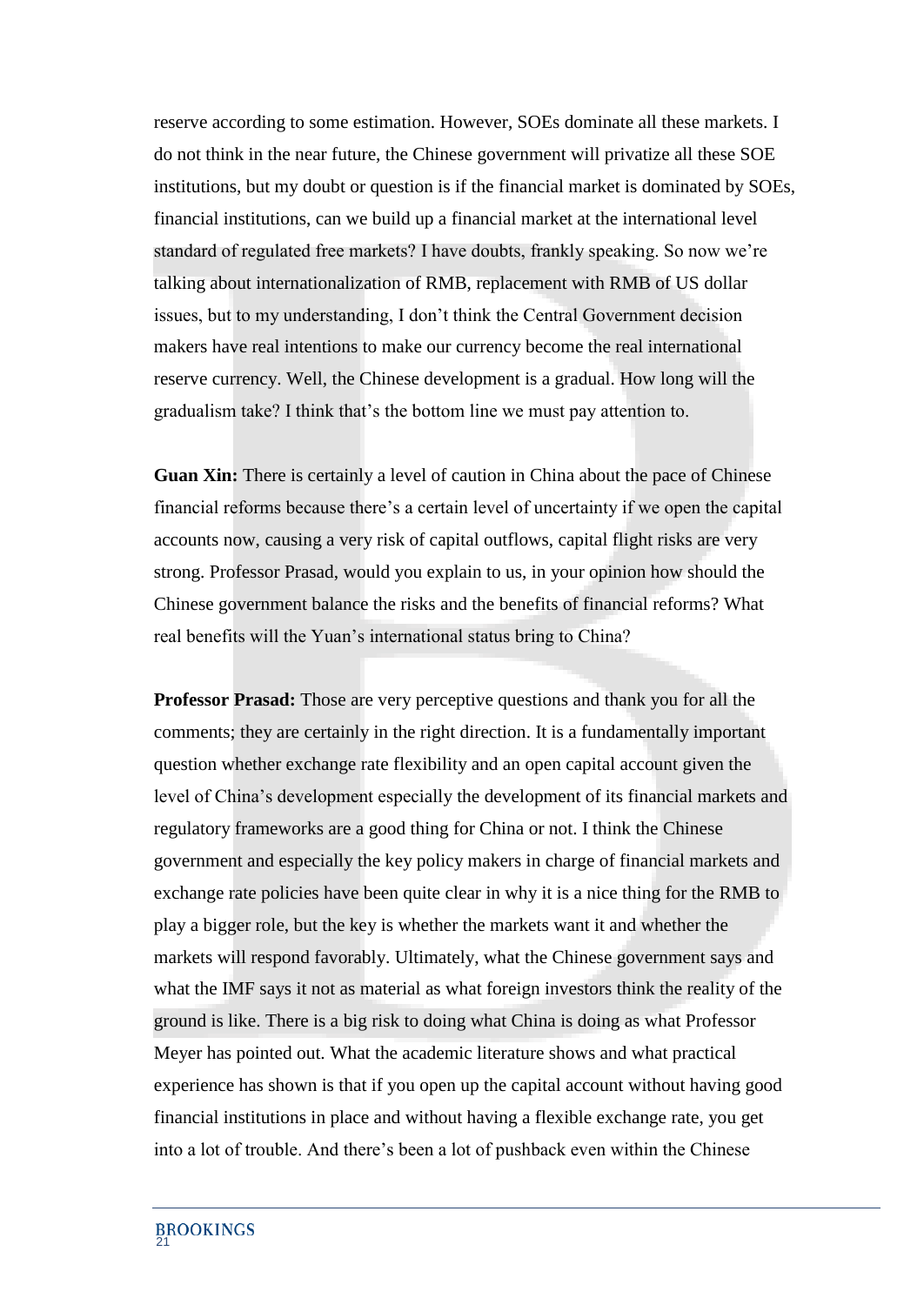academic and policy community to the steps the PBOC has taken. I think there is a logic to what the PBOC is doing. It is a risky logic, but I think there is a logic to it. As I argued, if you think about capital account opening and going back to this comment about capital outflows, which is an important one, one question is why do you want capital out flows? There are two important collateral benefits that I've mentioned – diversification of opportunities for households and corporations is very important in giving them better returns in terms of their savings and better diversification opportunity which is good, but more importantly, forces the domestic financial institution to reform itself. If not, if you think about China having a national saving rate of about 50% of GDP that includes government and household savings, all of this flux mostly into their banking system because the stock market is a bit of casino. You can put some money in the real estate market that goes the most widely up and down, so what's left? The banking system and what incentive does the banking system have to reform itself? So this collateral benefit perspective is that allowing money to go out so that households can diversify their portfolios so that the central bank doesn't have to accumulate foreign exchange risks on its balance sheets in foreign exchange reserves and most important by prodding the financial system to reform itself, the Chinese government has, in my view, adopted this collateral benefit approach even to inflows. As I pointed out in one of the charts, most of the money coming into China has been in the form of Foreign Direct Investments. And it's a relatively small amount compared to the total amount of China's National Savings. So China does not actually need the money, but with the FDI comes good technology, you get better managerial and better corporate practices all of which are very good if you open up the corporate and government bond markets to foreign investors as China has done just a few months ago just early this year. That brings more liquidity and debt into the financial markets which allow it to develop and so that the banking system is not so dominant anymore. And if you think about what China did in 2007, bringing foreign strategic investors into the big Chinese banks, again, it's not that the Chinese government lacked the money, but having foreign banks come in and taking ownership stake in banks gave an incentive to introduce better risk management practices, better corporate governance practices into Chinese banks. So there are certainly some risks associated with capital account opening, but in China's case, given the way it's approached this in a very controlled and cautious way, in the way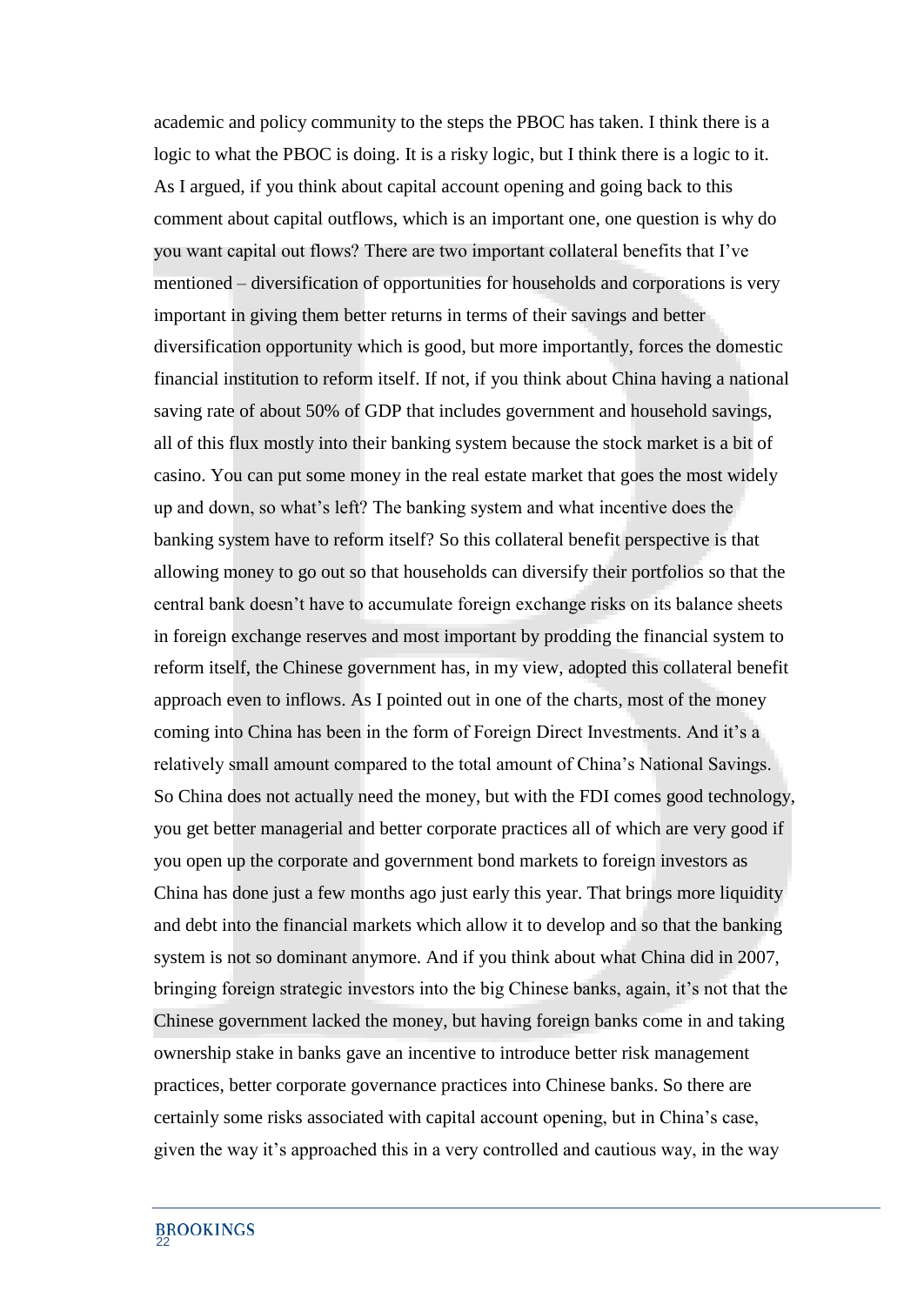saying that this is the way China approaches all its reforms… Once upon a time, I used to think that what China needed to do was move forward more aggressively, but I think there is a logic to moving even though China is seemingly getting the sequence back, putting the card before the horse, I think there is a logic to it. The problem of course is what other reforms are going in place with the financial reforms? If you look at the last year and a half, there's been a lot of pessimism about the Chinese economy and reforms, but in fact, a lot has been done. If you look at what the PBOC and what regulators have done, they lifted the lending capital interest rates, are completely developed in the banking system. There is an explicit deposit financial system in place. There's a move to a more flexible exchange rate. This year, the bond markets have been opened up to foreign investors, the qualified foreign institutional investors caps have been lifted, but notice one thing. Every reform I point to is about the financial system and all about the capital account. Two important sets of reform have not been moving forward – one is the reform to the side of the real economy especially state enterprise reforms. Second, even a less deep institution reform that is necessary for markets to work well. Let me give you a specific example. Last year, there was a lot of opportunity in the stock markets. The government seems to want stock markets to work well as a resource allocation mechanism, as a pricing mechanism, but where the markets rise widely first from their encouragement, then dropping widely, they intervene and this confuses markets even more. So the government wants stability and control there. But what is the problem in the stock market? The problem is that good framework to support markets working well. So what do you need for a stock market to work well? You need good corporate governance standards by firms that are listed, you need good auditing and accounting standards, you need corporate transparency. Without all of that and to say let's reform, does not give you good results. What we have seen is not necessarily the negative effect of these financial market reforms liberalization, but the fact that those reforms are proceeding in isolation without the real side institutional reforms that are necessary for those reforms to work well… I'll end with one comment on a specific issue that Professor Xiang raised about the exchange rate flexibility. So first of all, the capital account I think both of you are right, Professor Ben as well. Chinese government has indicated risks aiming toward 2020 also the IMF used to say in 2002, in 10 years we will have a fully open capital account. You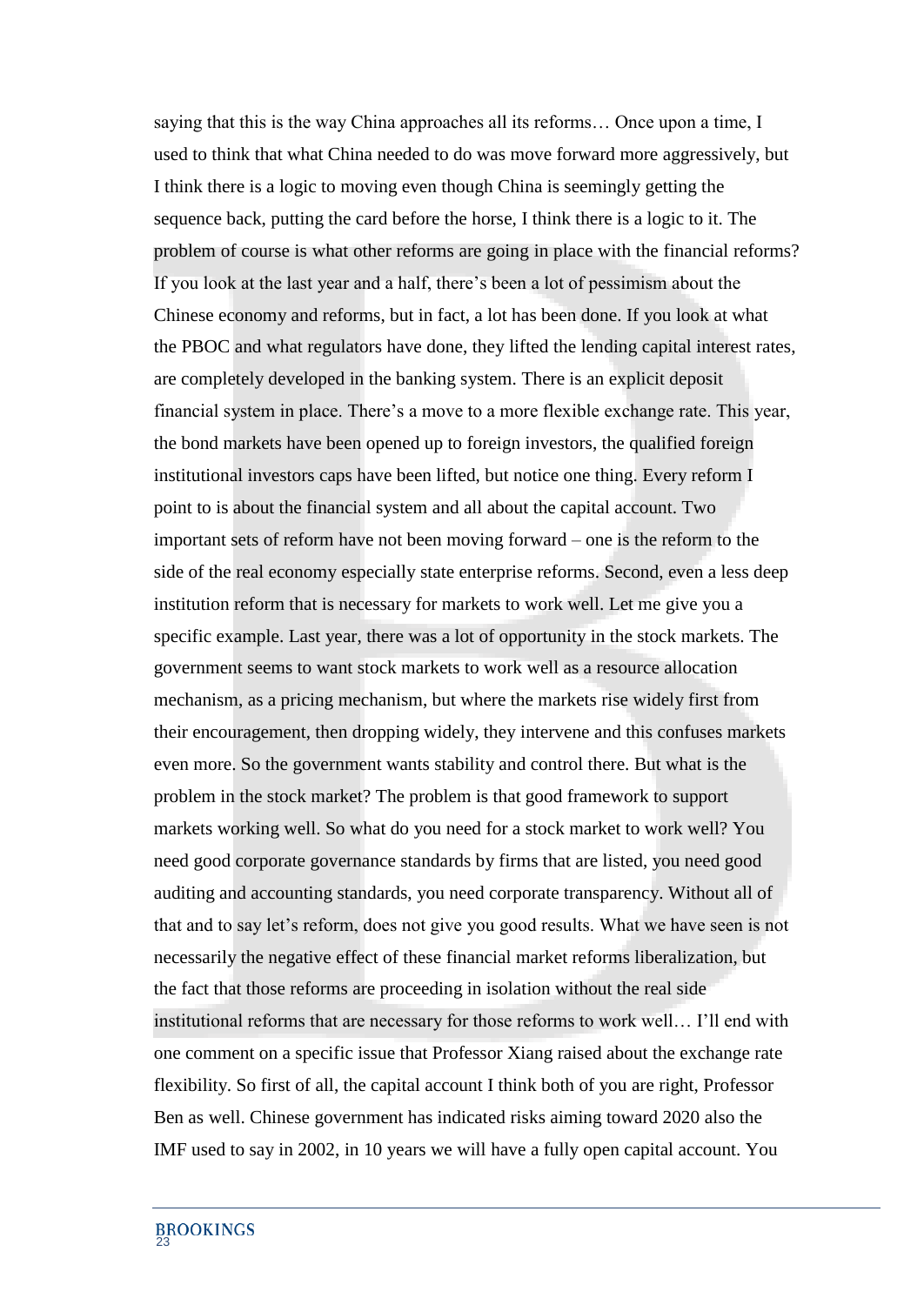come back in 2003, in 10 years we will have a fully open capital account. Now there's a precise date of 2020, but what is the final end game going to be? It's not going to be a classically open capital account with no restrictions. It's going to be a capital account that is largely opened to inflows and outflows, but with certain administrative controls in place so that the government still has some degree of control especially over some of these speculative types of capital flows. Whether you can tell apart speculative or not speculative flows is an open question, but that seems to be the government's objective. But the exchange rate flexibility that I think ultimately is going to be good for China for a different set of reasons. What we know from the academic literature and experiences of emerging markets in the last few years during and after the financial crisis is having a flexible exchange rate acts as a buffer against external shocks and as emerging market economies such as China become more integrated in global trade and global finance, the flexible exchange rate does provide some degree of adjustment and response to some of those external shocks. But if you try to resist, if you think about what happened with the RMB, when Chinese economy was weakening starting in the middle of 2014, the RMB should have depreciated. But, because of the relatively tight management against the dollar, it did not depreciate and then when the depreciation finally happened, people assumed it was a panic as a move by the government and this set off all sorts of panic. The more important issue is from the PBOC's point of view – a more flexible exchange rate gives it more monetary autonomy, it can use monetary policy much more to accomplish domestic objectives rather than worrying too much about the exchange rate. It's true that economists don't know too much about exchange rates, but the one thing that we do seem to be able to say with a greater deal of certainty than we used to be in the past is that the exchange rate buffering mechanism does seem to work well – not perfectly in every circumstance, but by in large, it does serve a useful purpose especially for an emerging market economy that is getting more and more integrated in world trade and finance.

**Professor Ben:** Can I just respond, I think that response was brilliant talking about exchange rates, we have been focusing too much attention on the RMB and the dollar. Chinese government has been trying to accomplish the trade rate basket so the China Foreign Exchange system has already started heckling the RMB exchange rate index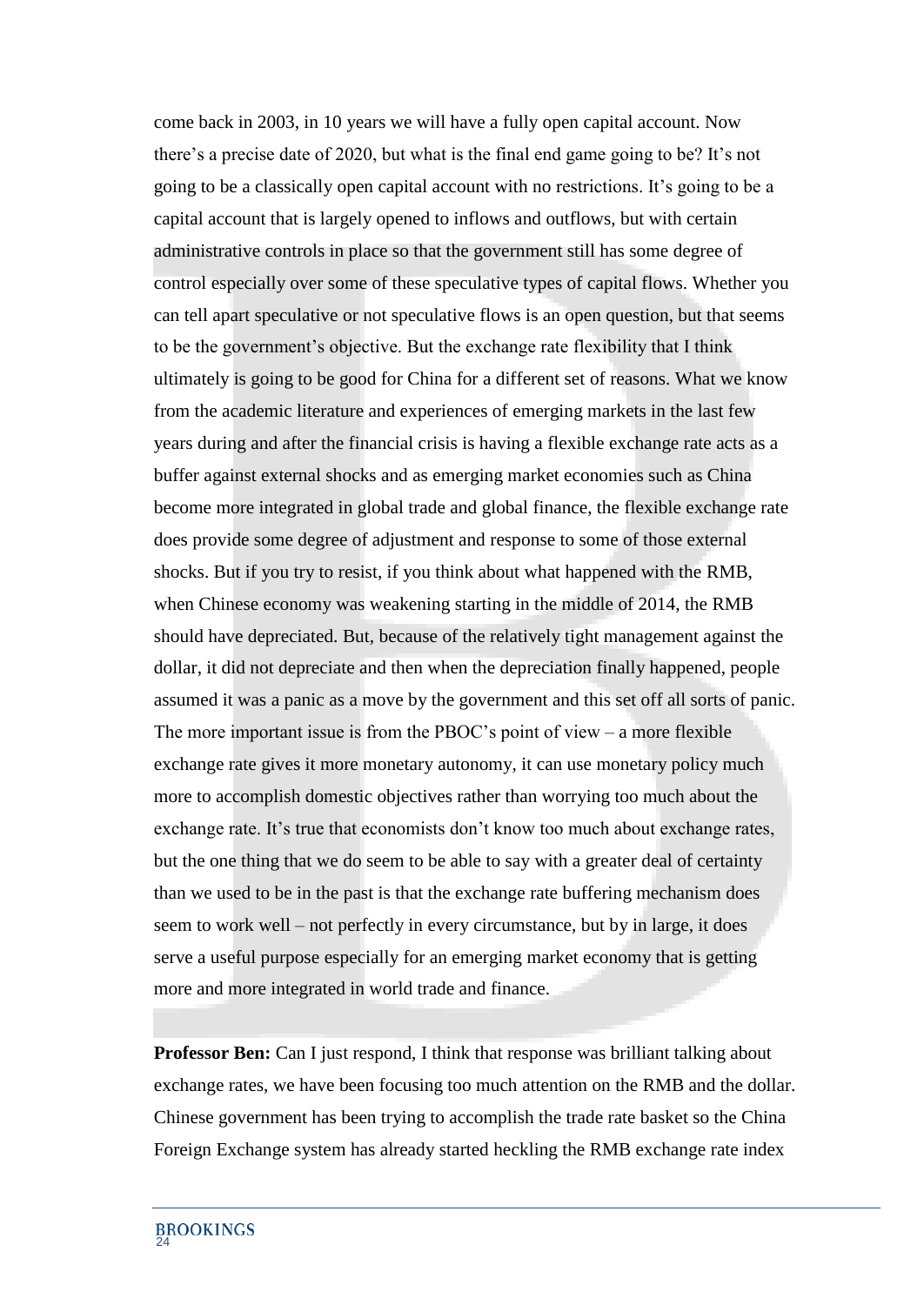against 11 currencies. So the end of 2014, it was like 100 basically. Now it's about 95 or 96. So it's in a broader basket of currencies, the Chinese currency has not actually depreciated that much, so I just hope that we focus more on these two things – Currency internationalization if it serves the real economy needs. That means when it trades with many other countries, when you're investing in many other countries, that exchange rate not just with the U.S. dollar, but with many other currencies. As Professor Prasad said, currency swaps for example – these are really between China and other emerging countries. To that extent, if there's anything we would really like to achieve, hopefully, when we talk about RMB exchange rate, we focus not just on the dollar to RMB exchange rate. Thank you.

**Guan Xin:** We've been talking about serving the real economies of the global trade as the driving rate of the internationalization of the Chinese Yuan in the past decade, but going forward, we're seeing a clear trend of Chinese companies going abroad. Chinese is also pushing ahead on a national level with its One Belt, One Road Initiative. So, what becomes the world driver behind the Yuan's internationalization in the future and how should Chinese business respond? Professor Meyer?

**Professor Meyer:** Absolutely. It's a great answer. You know just the scale of outbound investment has gone up enormously and I think outbound FDI exceed inbound in 2015 last year. Actually, I got the privilege of observing these very closeup and personal. Yeah, you're going to see Chinese companies abroad operating in different countries wanting to conduct a lot of transactions in RMB and that'll push along internationalization. It's simply going to happen. I'm going to divert that question a little bit because I want to go back to the relationship between financial reform and institutional reform outside the finance sector. Go back to 2006-2007, do any of you remember that? Chinese stock markets went up, encouraged by the government, shared conversion is going up to 6000 something and then boom goes down to 1800. I was actually out in Xinjiang then and I just knew it was a bubble when my interpreter was on the phone with my broker. This was in remote area of Xinjiang and it was possible through China mobiles and windmill powered cell phone stations, the government didn't intervene. What's the word from Hong Kong? Incursion. There was no major government incursion and no rapid recovery and the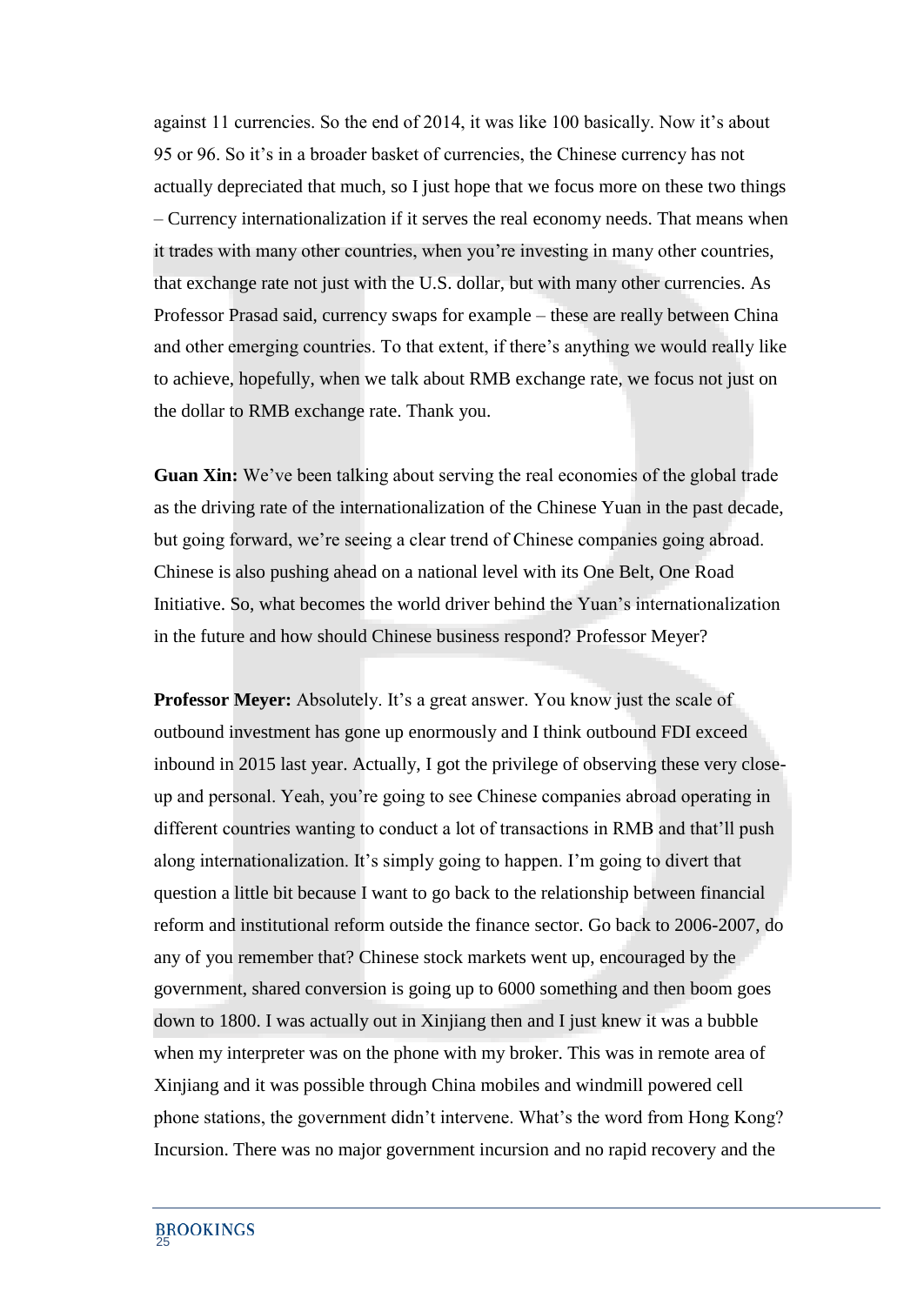market was a very slow recovery. The worry right now is the government encouraged the 2015 bubble and stories about the purchases of stocks, and then the government intervenes and it was an active buyer in stocks. But here's the point I want to make today in the Wall Street Journal that I don't understand is that buying of stocks of shares actually increased government control of listed firms. So trying to liberalize the currency, but actions taken by the government to stabilize the markets have the opposite effect in the real economy. It wasn't a huge effect, but it was noticeable. I picked that up in some anomalous data I saw published by the journal. The law of unintended consequences? I don't know what it is, but it is something important to be looked to.

**Dr. Xiang Songzuo:** Yes, I agree with you I think looking forward, foreign overseas investments by Chinese companies as well individuals will become a major driving force for internationalization of the RMB because the pace of the trade has been slowing down significantly. World trade and Chinese trade that Professor Prasad mentioned, China's percent of world trade is about 12%, but it's actually almost 50%. It's about 40.6% according to latest numbers. I think the share of RMB settlements will increase, but not as fast as previous years so overseas investments will become a major driving force in this regard. Talking about internationalization of currency and RMB inclusion into the SDR basket, I would like to raise a maybe surreal issue. After the inclusion of RMB into the basket SDR basket, maybe we can consider a possibility of reestablishing the framework to stabilize the exchange rates of major currencies. So we don't talk about or focus on the exchange rate of two currencies for world economies. We must take into account the multiple exchange rates among all the major currencies. I just read a paper in Financial Times talking about the slowing down of world trade. In a previous four years, world trade growing rate is much much slower than previous years and even slower than the world GDP growth. That is bad news for the world economy. It's already been mentioned for several reasons, but one reason, but no empirical estimation, is the international market exchange rates. If you look at the Japanese Yen, the Euro, the Sterling Pound, many other currencies, only one period of appreciation, but many periods of depreciation. All exchange rates are affected by the real economy, so that's why my really good friend Ben Shenglin didn't make his dissertation the exchange rates because it's very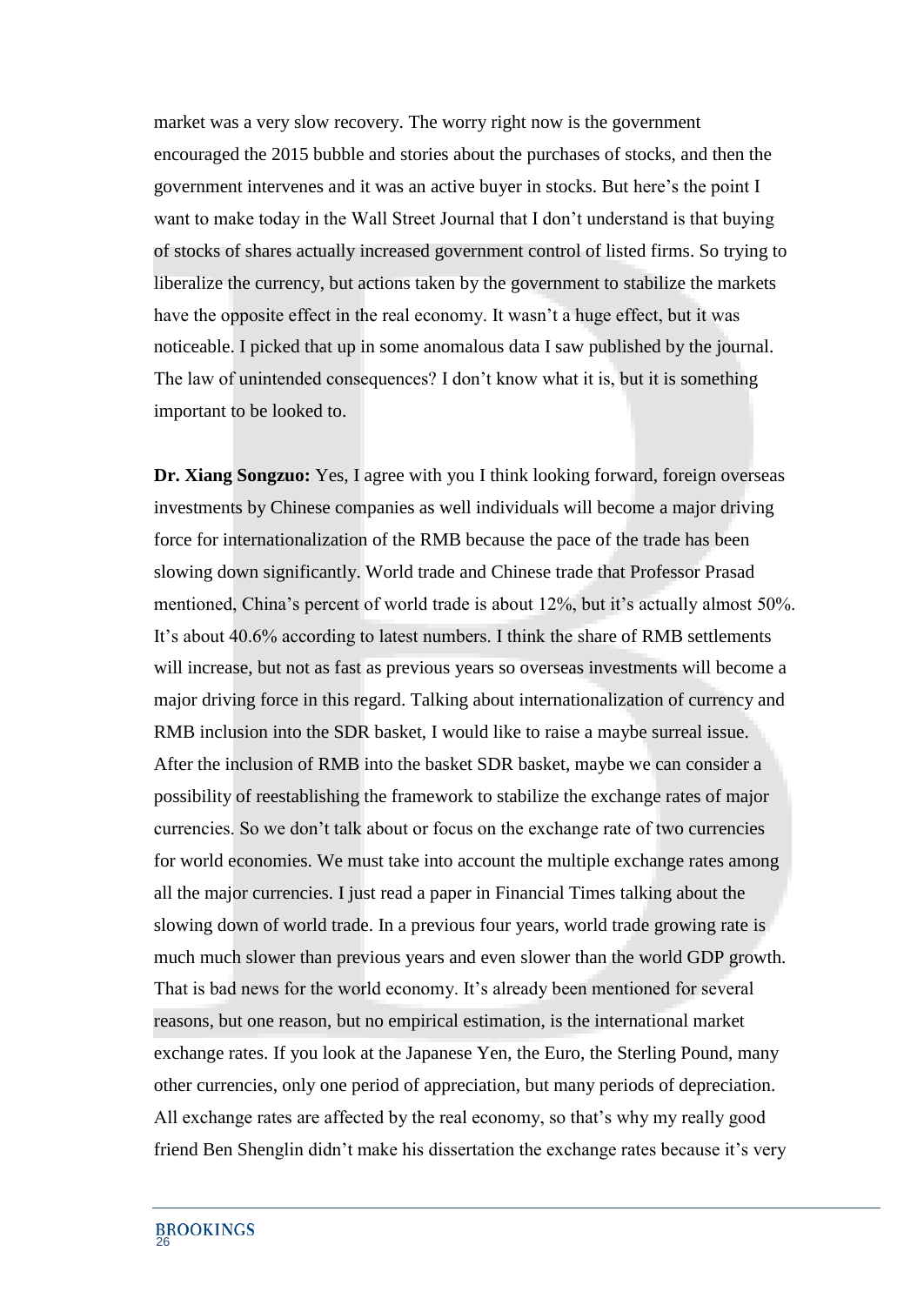difficult to figure out. Nobody can explain exchange rates right now. Maybe, after inclusion of RMB into SDR basket, with the platform, maybe after 10 years we can establish a framework that can manage the exchange rate among major currencies. That's my dream. It would be beneficial for the world economy as a whole.

**Professor Ben:** Can I just add a couple things? To support what Professor Prasad was saying, I think how far the Chinese currency can go in terms of internationalization, you talked a lot about the strengths of the financial markets and the strengths of the quality of institutions, I have some data to share with this group in comparison with the U.S. and China. For example we talked about the stock market. China's stock market primary market, we became the largest market already a few years back. Yeah IPOs, even last year, we had about roughly 200 billion USD in IPOs or equitable funds with new cash. The number I got from the US was 32 billion last year, but what sets China apart from the U.S. is China's stock market. If you look at the total market cap of the Chinese stock market, we have about 53 trillion RMB while the US is 27 trillion USD. So there's a difference. More importantly, however, the secondary market that means the trading side – the speculative trading we have 5 times the stock turnover ratio while U.S. and Japan has one time the stock market cap. So when we're talking about stock trading turnover, China was much bigger than the U.S. even. What we are missing is debt capital market that's even more related to exchange rate and interest rate. The primary market, China totals about 23 trillion RMB that's about 3-4 trillion USD. How much did the U.S. government raise last year? It was 6.4 trillion USD. In the second market where there's lower trading that means the US dollar is much deeper and more material that provides the ability to issuers or investors with a yield curve over the maturity curve while the RMB doesn't bring anything right now. We don't even know what a yield curve is. That's the problem we have. That's probably more overshortage for China and it's an institutional issue. In OCT market, the total Chinese market is about 319 billion RMB. How much is the Yuan? 774 trillion USD. So there are abilities to make markets in secondary markets. There's no comparison. Allow us time. We need more patience in why we need to prop up the market right now, we don't need to. We are going to gradually do that. We need to strengthen our domestic market and our own institutional capabilities. Sorry for taking up so much time.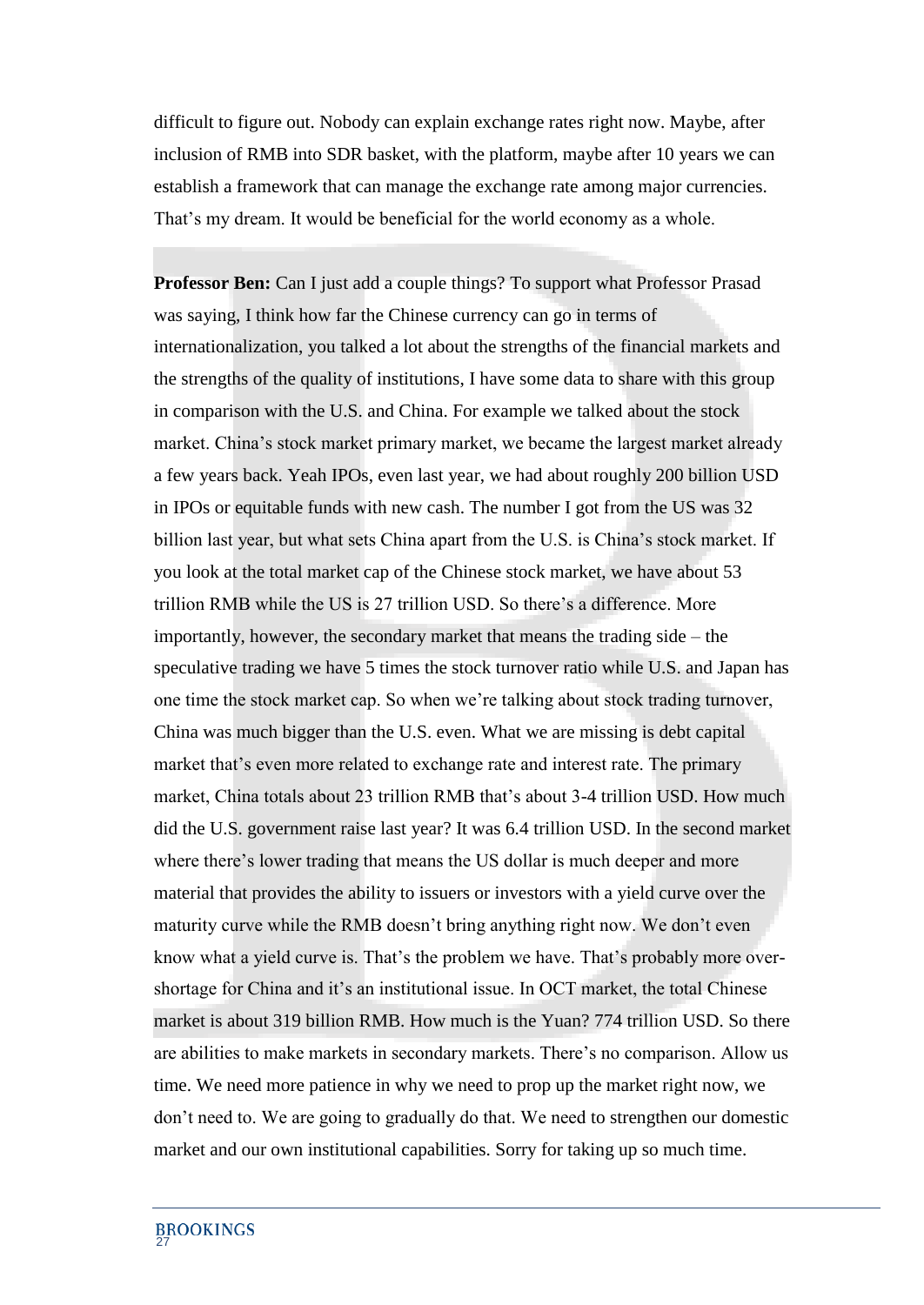**Guan Xin:** It's definitely a big point that China needs to step up its own market construction in the future. I'd like to go back to Dr. Shiang's comment that the G20 countries need to manage their foreign exchange rates at least coordinate their foreign exchange rate policies in the future. There's some saying because the U.S. dollar is the world's dominant reserve currency so its monetary policy has too much spillover effect, especially emerging markets, what would you respond to that?

Professor Prasad: I think history indicates that there was a good reason for one system broke apart. There is little chance that the system can be revived without creating some problems in this economy. One situation could function well is if every economy had good policies, good fiscal policies, good monetary policy and good structural policies. If you had all that, you could have a fixed exchange system that works well. But, you don't have that. In that context, trying to manage exchange rates as we saw, the tension become too large for the system to bare. These days what we see, and Professor Xiang's desire may come from that, we see many countries try to play the same game of trying to use monetary policy to depreciate currency therefore make up for deficient domestic demand. But I think trying to call for coordination of monetary policy across countries is trying to fix the wrong problems. The problem is not that you need monetary policy coordination, but you don't have coordination of domestic policies. What happens in most major countries but advanced and emerging right now is most of the burden of supporting growth and sharing financial stabilities falls entirely on monetary policy. Monetary policy does have spillover effects. Every country is trying to use monetary policy as basically a first and last resort because basically fiscal policy takes more effort, requires political will, and structural reforms take even more political will. So it's easier to say let monetary policy do the work. So until we can get out of that lack of coordination of domestic policies, I think we are going to be stuck in a situation where exchange rate instability is the consequence of weak domestic policy. I think trying to ensure stability doesn't solve the fundamental problem could create even more tensions in the global system. So if one thinks about the primacy of the U.S. Dollar again, it's not that the U.S. has financial markets, it's true they're very large, they're very liquid. But, as we saw during the financial crisis, the U.S. has its own problems some of which have been resolved since the financial crisis, but many of them have not. But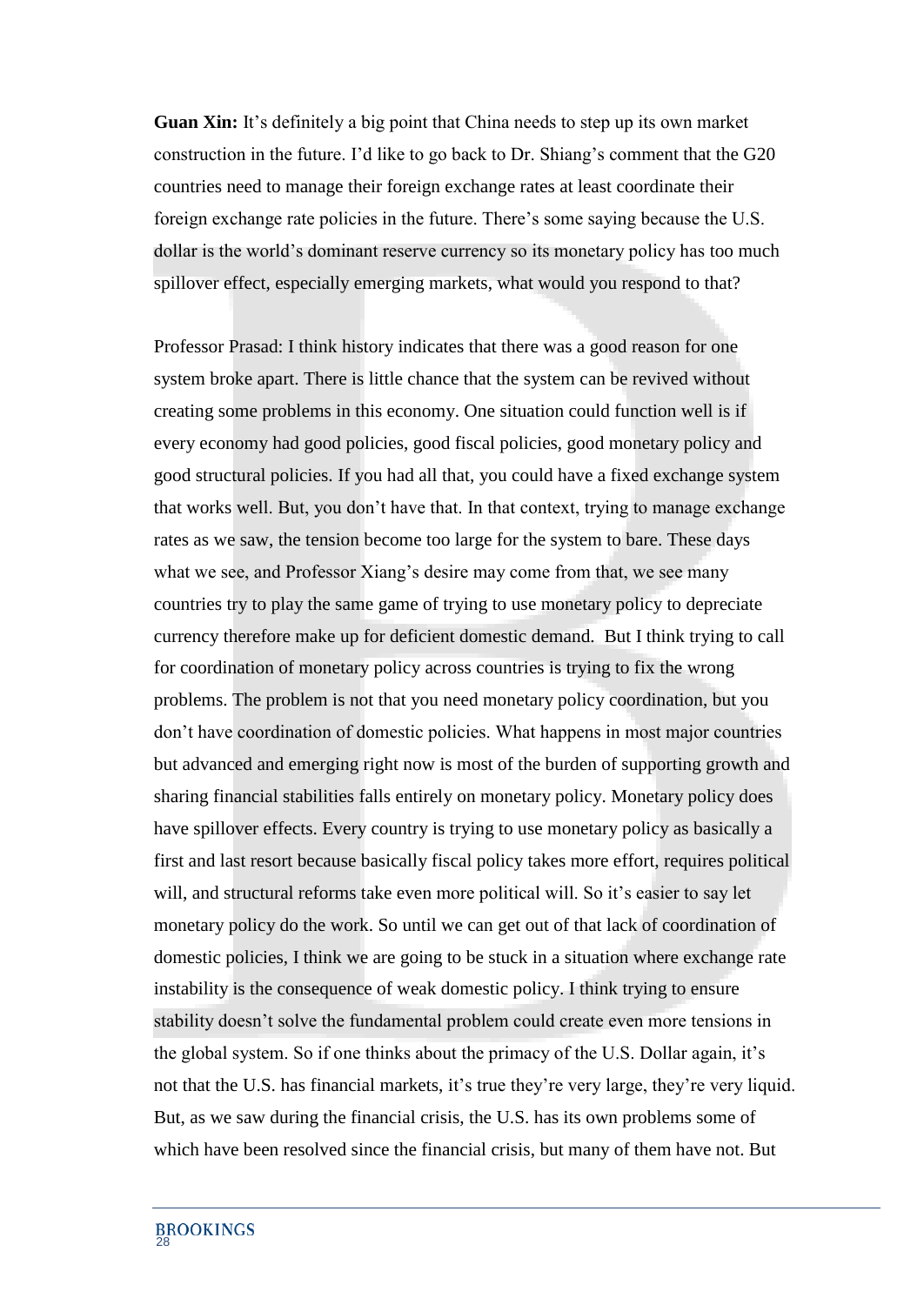in international finance, what is most important is it's all relative and relative to the rest of the world, the U.S. has the deepest regulated financial markets. So again, the fact that the U.S. dollar is in this dominant position is not necessarily an indication that the U.S. has a wonderful economy and wonderful financial markets, just that the rest of the world is in even worse shape than the U.S. I think again what we need to think again is fixing policy within each country and get around this instability in this international monetary system that often shows up in the system dependency on the U.S. dollar, it often shows up in the form of exchange rate instability, but those are not the problems, they're just the outcome of the underlying problems.

**Professor Ben:** I get really excited when you say something like that. I think the U.S. dollar is on credit, they are a global currency, and they have been in the global trade system, and so on and so forth. It's provided necessary public good in the global financial system. That's a very good thing, but in the mean time, what is probably a problem for us is why is it that the Federal Reserve decides the currency outlook based on U.S. domestic consent. They don't really take into consideration the rest of the world, which accounts for 83% of the global GDP. That's where there's a global governance, domestic priority, so that it's an international issue for a global currency. To that extent, we should nominate international committee members for a federal reserve. Who will represent the rest of the global economies? So the U.S. dollar continues to serve as the global currency, I don't think the Chinese currency or the European currency can compete with the USD. I'm not saying in the foreseeable future. As much as I'm patriot about China, I just don't see it, it would take a long time. Just like we're speaking English here, not many people in China like English, but English is like the USD. It's a global language. As a German or French person, you hate speaking English, but you have to. So we are held hostage to a certain extent and we are held hostage to the USD to a certain extent. To be realistic, we are not going to change this overnight, but it would take a long time. We need to make the system work better not just for the United States, but for the broader global good. That's my point, thank you.

**Professor Xiang:** Model for analyze this future of benefit and costs, so I pay special attention to your slides about the returns on liabilities and assets not only for China,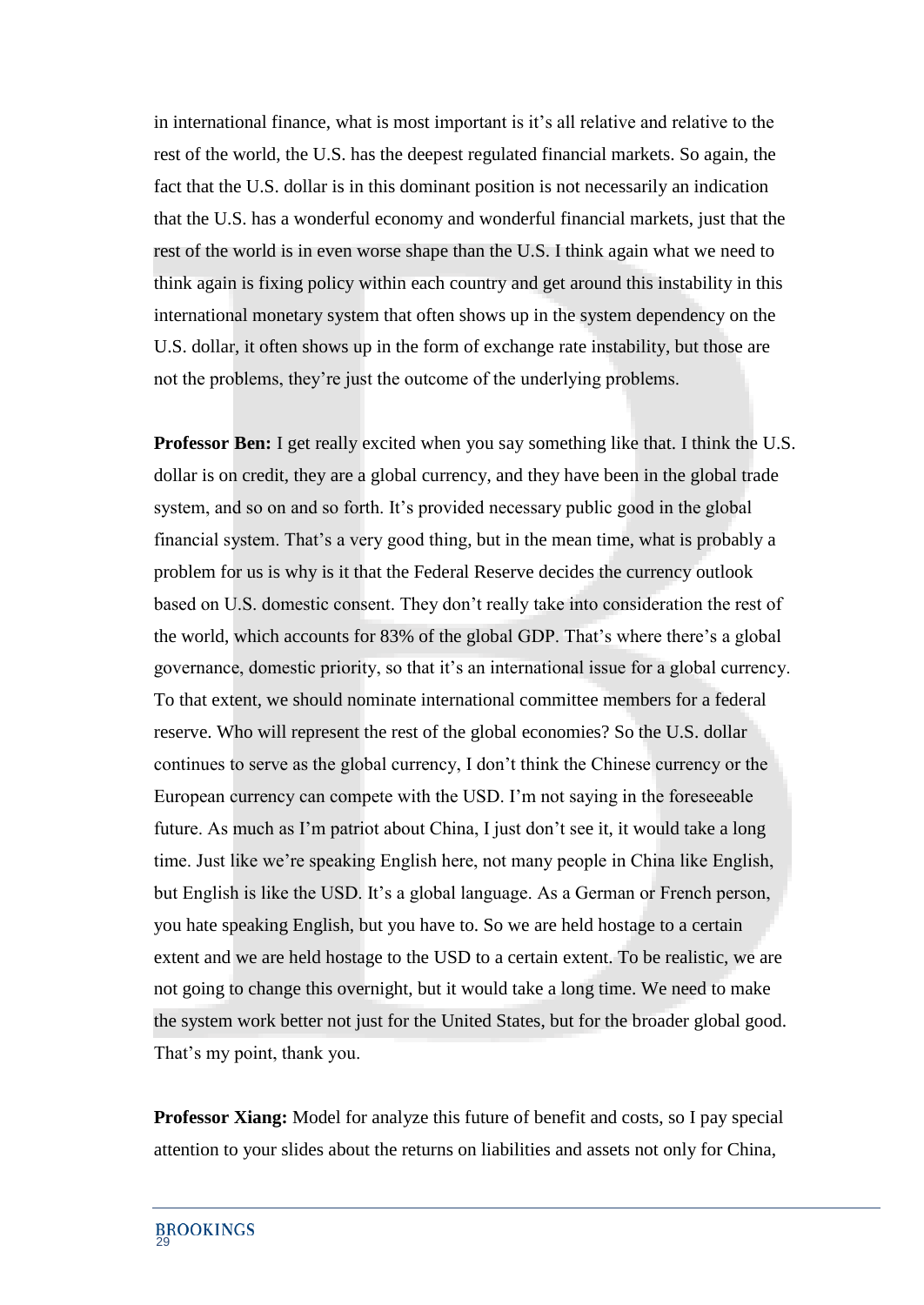but for the rest of the world against the U.S. That's why there is an interesting argument by Professor Houffsman at Harvard University International Economy Research Institute – His argument is many people talk about U.S. having deficits, but that's wrong. The U.S. has surpassed the China deficit. Look at your return on assets combined together, every year, you get negative returns. That means if we take the very simple formula, the total balance of payments is negative. When people don't agree with his argument, but it does reflect the privilege of the exorbitant privilege of the U.S. Dollar and value privilege – not only monetary policy, but distribution of cost and benefits. I think that's the part of the real reason at least for Chinese economies to allocate internationalization of currency to change the distribution of cost and benefit and reduce the reliance on U.S. Dollar of our reserve, but it would take a longer time.

**Professor Prasad:** Just a point of fact by the way, turns out there's a weird situation of international returns it's only true for two countries – the U.S. and China. If you look at other countries that are creditors like Japan, Germany, or even a country like Russia, it turns out they all earn positive returns. The recent issue of why China is in this position is exactly based on the decomposition I showed you. If you look at what the composition of the assets and the liabilities, immediately you can see why this is so. It's because of FDI, returns are typically higher versus China's assets side of the balance sheet which is nearly 60%, and the number used to be closer to 2/3 until 2014, end of 2015 actually. So that immediately accounts in a mathematical sense of why China is losing money on its external position while the U.S. gains money, but all of the countries are in a slightly more normal position.

**Professor Xiang:** If you take the U.S. versus the rest of the world, with the rest of the world on one side and the U.S. on the other side, the rest of the world always gets next returns on assets. There is a very famous paper back in 2004 that calculates the half-century results on the returns on assets of the U.S. against the rest of the world. Their conclusion is flexible exchange rates U.S. dollar against rest of the currencies is much more beneficial to the U.S., so maybe that's why after 1976, the U.S. urged IMF to change its philosophy. Before 1976, the charter of IMF always encouraged member countries to adopt fixed exchange rates, but after that -- after the amendment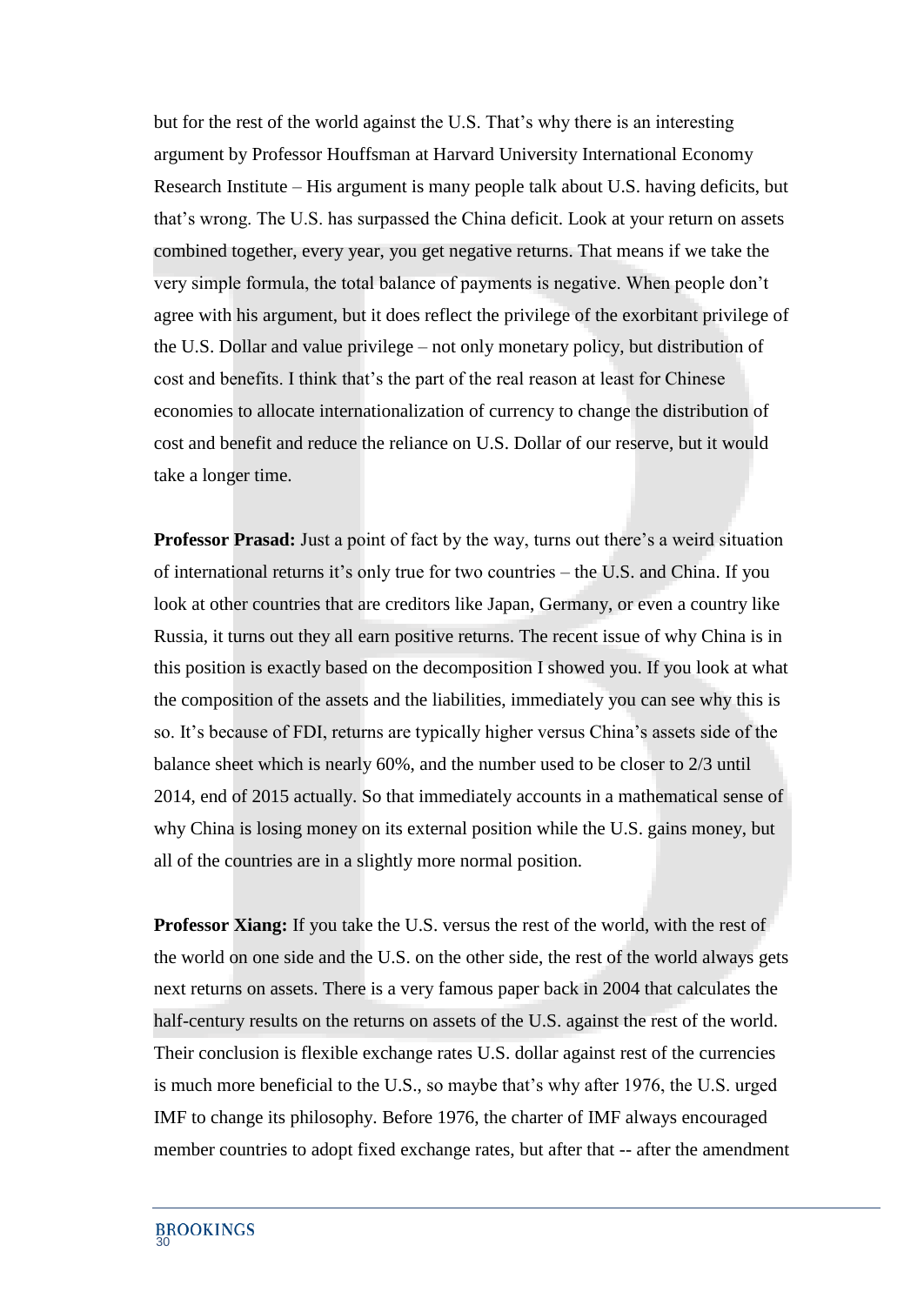of the IMF charter, it changed to flexible exchange rate. I don't know if it's the real story, but according to their calculation, the flexible exchange rate helped break away the gap return on assets and liabilities for the U.S. and increase sharply.

**Guan Xin:** It's good to see more multilateralism in the future world economy and Chinese Yuan playing a bigger role in the world economy in the future and we have to wrap up discussion now and give time to our audience to ask questions and direct them to our panelists. Please clarify your name, organization, and to whom you're addressing.9

## **[Q & A]**

**Question #1:** Thank you very much for your perspectives. I have a question on the conclusion that the U.S. dollar is going to remain the dominant currency and I just wondered how reliant that conclusion is with U.S. policy sphere. I guess with recent times, there's growing U.S. indebtedness to the rest of the world and I feel that especially in the aftermath of the financial crisis, the U.S. has become more concerned about this. Not only because the rhetoric around the financial crisis, but also in current account balances which is true, but you also see it like in 2010 with the U.S. and South Korea at the G20 Summit, would it possible to reduce current account balances to 4% of GDP, which other countries projected. So I guess I want to know what you think the prospects are as the U.S. dollar as the reserve currency in light of the tension and changes in U.S. policy.

**Professor Prasad:** In a normal world, what happened in the U.S. system in terms of the financial system imploding and the U.S. issuing a massive amount of public debt, should have led to people demanding higher returns for U.S. government debt, the U.S. dollar weakening… exactly the opposite happened. If you think about how much debt the U.S. issued since the global financial crisis at the end of 2007 to the end of 2015, it was about 6 trillion dollars. Who bought that? 60% was bought by foreign investors. In other words, the world was willingly buying up the debt at very low interest rates of a country that had started the financial implosion and here's the funny thing also, every time there is trouble anywhere in the world including in the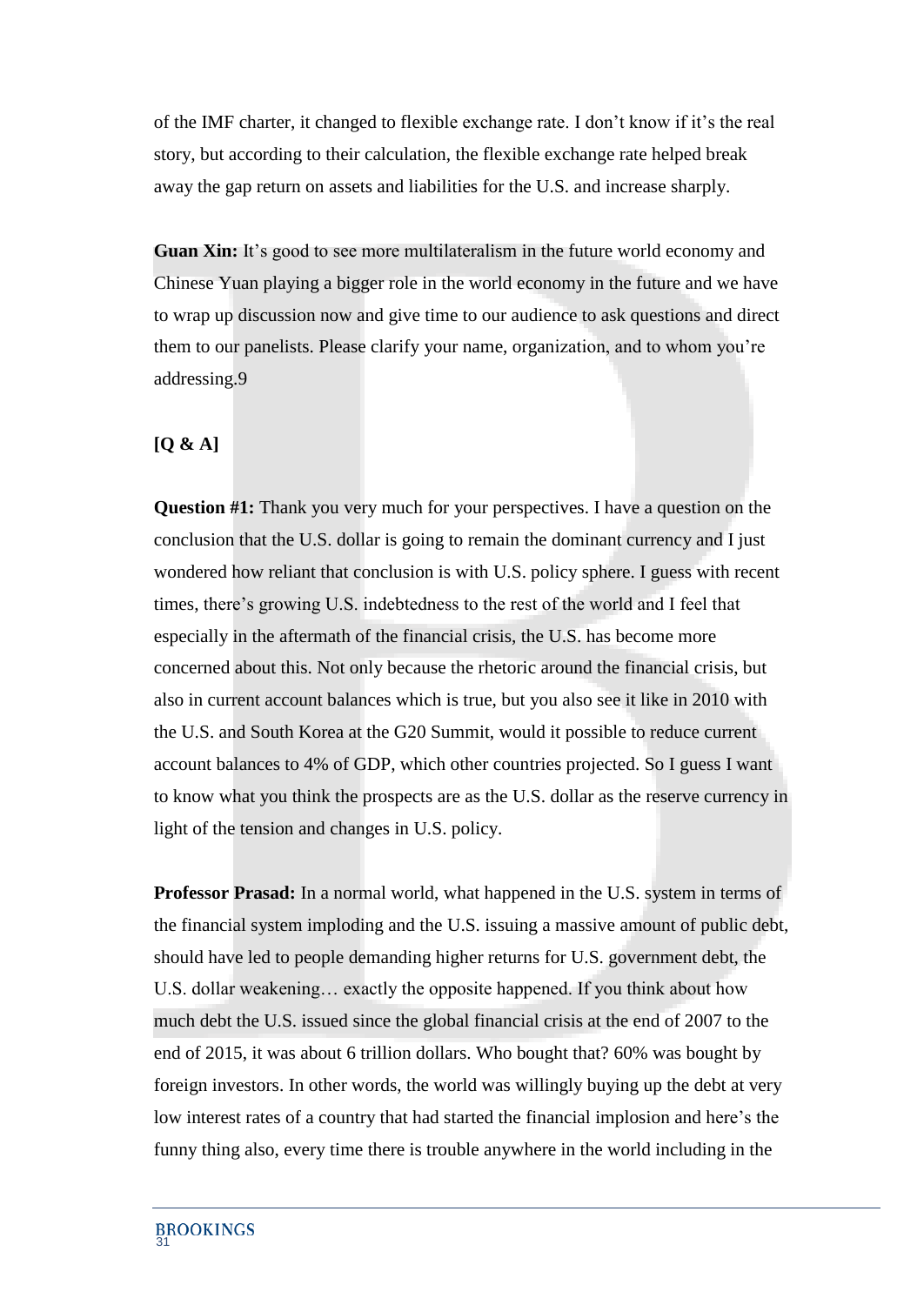U.S., so if you have an emerging market crisis as we've seen many times recently, if you have U.S. debt being downgraded by standard, you have Russia threatening to sell U.S. debt in every one of these instances, the yield on government bonds, either stayed still or fell and the U.S. dollar strengthened. This is weird. In my previous book, I argue there is an explanation in a world where there is a lot of turmoil; there is a great demand for safety. Everybody wants safety. Central banks want a lot of reserves for safety, investors like you and me want to put our money in a safe place, banks are asked to hold more safe assets, but at the same time supply has shot because you don't want balance going into the economy, the Euro isn't what it used to be, nobody trusts corporate as much as they used to, so who's left? The U.S. government. So anytime there is trouble anywhere in the world including in the U.S., the dollar strengthens and government bond yields fall. I call it in my book a bizzaro world completely the opposite of what should be happening, but this happens only in the U.S. In China, last year, the Chinese currency by October the IMF had already made the decision that it would become a reserve currency but when there was trouble in Chinese financial markets, money flows out of the country. In Britain, when you have trouble because of Brexit, money flows out of the country. The U.S. has become even stronger in its role simply because the demand for safety has increased so much. So, I think we are very much stuck in position. The dollar has strengthened since the global financial crisis and this is not because the U.S. is great, but because everything else in global finance and in other countries is so messed up.

**Professor Xiang:** That is privilege and will continue for many years.

**Question #2**: I was wonder if the internationalization of the RMB is actually good for the domestic economic policy of China.

**Professor Ben:** Maybe I can just jump in. I think you talk about global currency; you have the costs and the benefits. You can always do a cost-benefit analysis, but the cost is you need to sacrifice some authority. That's what the U.S. needs to give up. We all need to think about the cost of becoming a global currency. Will that be outweighing the benefits? Because as a Chinese company, when I go abroad, if I can have my own currency as the currency for investments, then I actually am less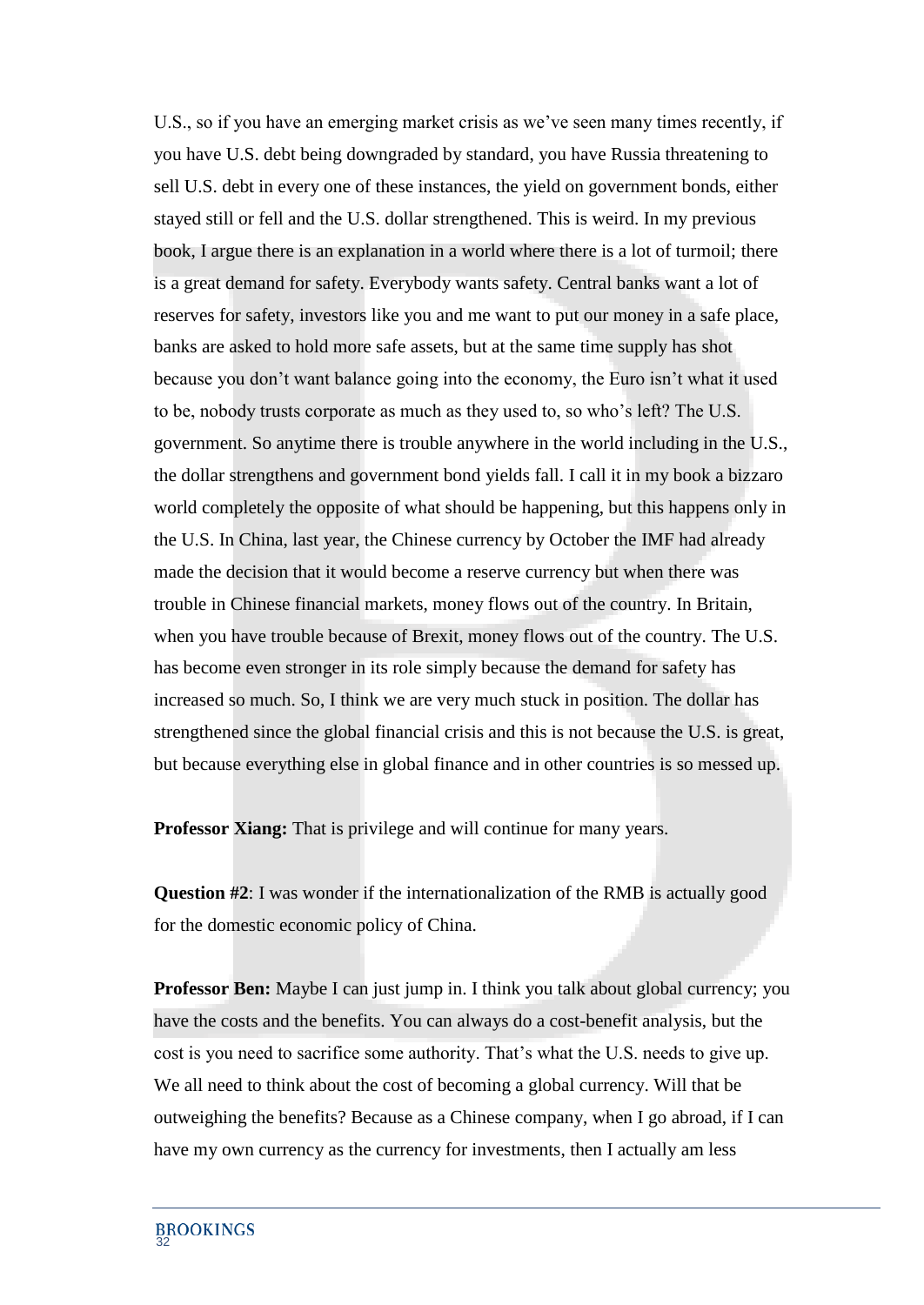exposed to the exchange rate. So there are certain benefits and there are certain costs. The costs can be enormous if we don't get the sequencing right. I am absolutely against the capital accounts convertibility. Not now, and not in the next five years. I don't think we need that right now and finally I'm now focused on the think tanks in the past 2 years since I left the industry. I've been doing fintech and internet finance research, if there's anything that can strip the dominance of the U.S. dollar, it may be the technology and many other things that will fundamentally change the way financial transactions are conducted. I think that's even more of a serious threat than the Chinese RMB coming in as a global currency.

**Professor Prasad:** I think Ben pointed out that there are certainly and costs and benefits and for China, it's a mixed blessing. Managing the currency's value becomes harder, opening the capital accounts has a lot of risks, but it seems like the PBOC has taken the position in my reading of the Trojan Horse approach is really important. Realistically, if you think about it, there were very few reforms besides financial reforms, and what forced the reforms last year was the desire of the government to get the RMB into the SDR basket. And, if you look at what was done last year, it came exactly off the checklist of the IMF. Now, I think these are ultimately good things for China, but they would not have happened because there are enough powerful vested interests that are happy keeping things the way they are, so it serves as a useful framework to think about what's happened this year. I mentioned the opening of the corporate and government bond markets lifting caps and so on… every one of those elements comes out of a different play list which is the MSCI playlist. In May, MSCI, which has been deciding, whether to get the Asia Pacific index put out its playlist and showed which boxes China has ticked off. I think we will see because the June review did not go well, the MSCI chose not to include the Asia in the MSCI index this year and has put it off for a few months or perhaps a year… But there are a few items remaining on those checklists and I'm sure those items will be met because that again provides a useful framework. Would all those things happen without the external pressure? No. With that said, the external pressures can sometimes backfire when the U.S. Treasury or the IMF tells China, "Make your exchange rate more flexible, let it appreciate," they resist. But, when there's a nice prize like the inclusion of the RMB in the SDR basket, including in the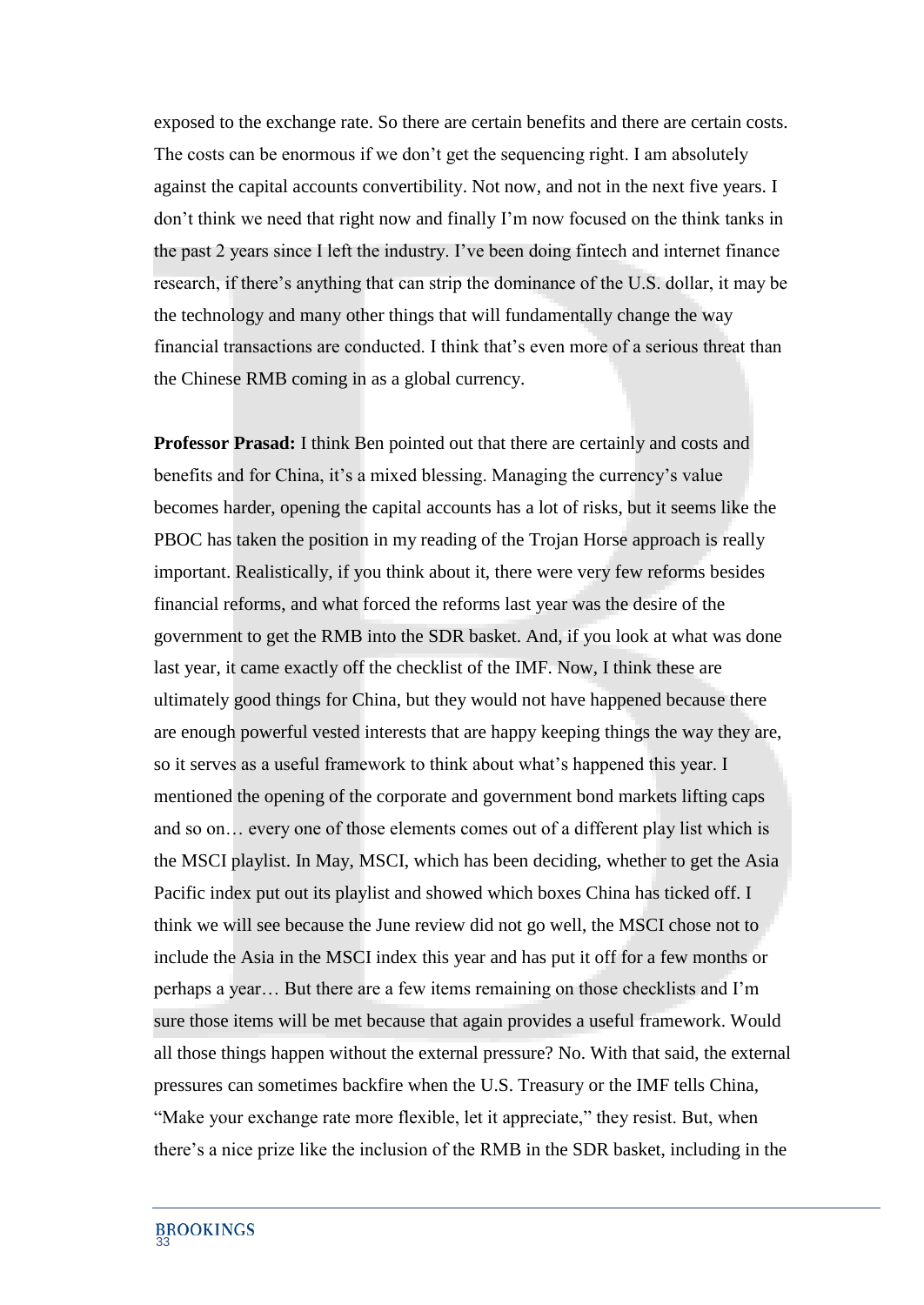shares in the MSCI index that turns out to be very powerful impetus. I think the reformers in China have recognized that while there are some risks in moving forward in this unbalanced way, it's a risk potentially worth taking because otherwise, nothing gets done.

**Question #3, Question for Professor Prasad:** In your presentation, you talked about the macro position of fundamental institutions for the rate of the RMB, and thinking about the macro position in the world economy and integration of onshore and offshore, do you think this offshore market may cause some problems? How do you feel about the integration? In terms of RMB internationalization, why have we made some missteps in this process… and now RMB internationalization will not have the same effect.

**Professor Prasad:** Ultimately, it's the macro fundamentals of a country and financial markets structures that determine what role a currency plays in international finance. Again, governments can push aggressively for this and institutions can say what they want, but the reality that people on the street face (traders, importers, exporters, financial market participants, etc.), that's what determines what role a currency ends up playing. And for that, you need good policies, but you also need fairly predictable policies. What we've seen in China in the last few months is ostensible measures to open up the capital accounts as I've mentioned, but at the same time, but there was concern about capital flight. So, there was some tightening of some aspects of the capital account especially in terms of the capital flight. That creates uncertainty in the mind of foreign investors. The MSCI issue is a perfect example of that. The IMF said, "Okay, you ticked off all the boxes we've said before. More or less you can have the RMB in the SDR basket." MSCI said, "Okay, you've ticked off all these boxes, but investors don't really believe that it's going to be possible for us to move invest as easily as you say it is, so let's wait and see how this works in practice." So ultimately, we talk a lot about the RMB's role in international finance, and I think some of the other panelists have alluded to the key issues are still really about China's economy. If China's economy does well, it has good financial markets, it has macroeconomic stability, that's really fundamentally going to determine the RMB's role. What has led to the RMB becoming so important is again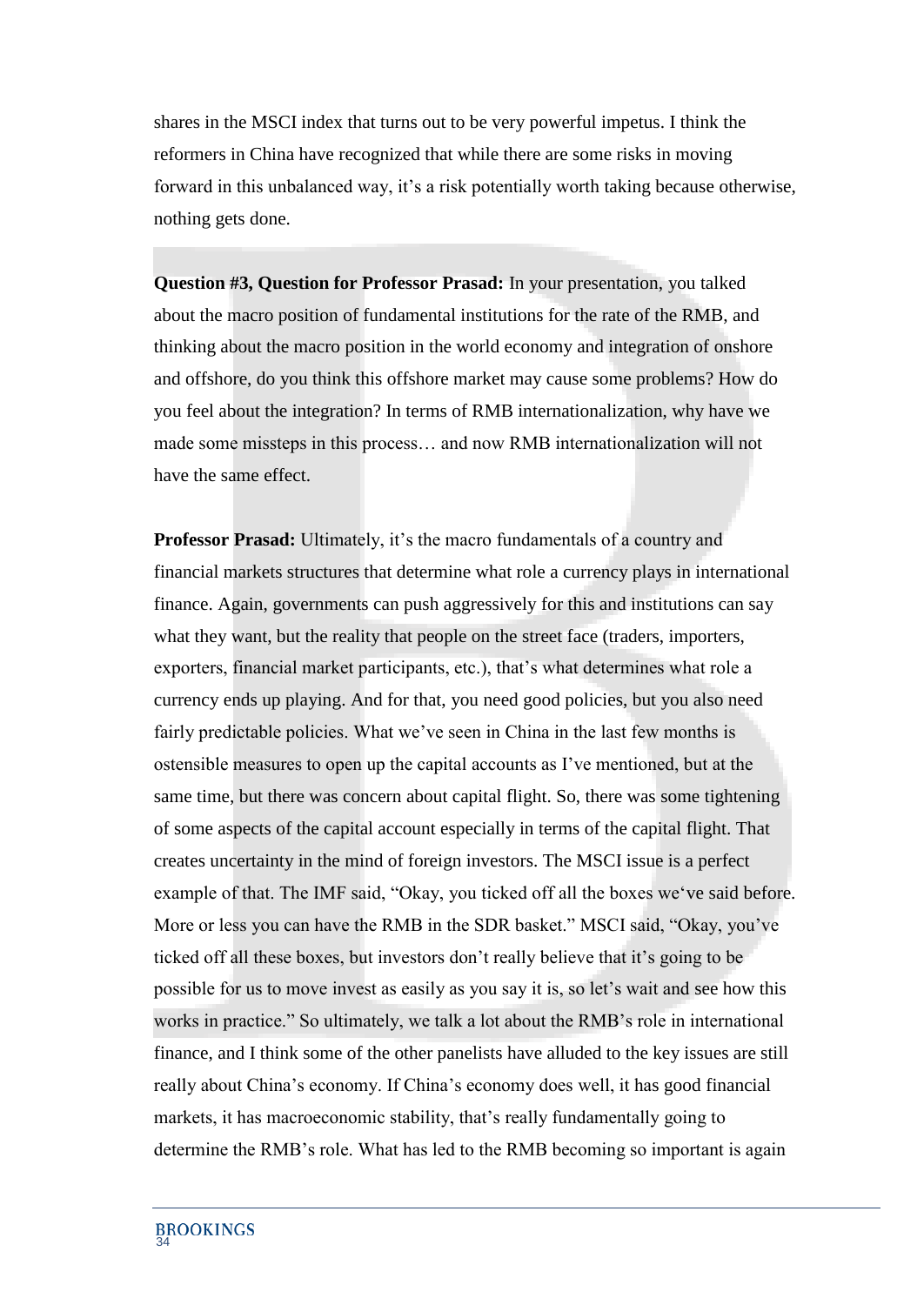because China is such a big economy and that China has grown so fast and accounts for so much of global trade. China's increasing contribution to global GDP growth means that the currency is going to be seen as more important, we referred to finteach, but overall there are these broad developments taking place. The dollar is seen as an important global currency. When China trades with Russia, trade in Russia, the RMB is very limited. So having a currency like the USD when trades are very cheap makes a lot of sense. But now, you have a bilateral currency agreement so Russia sells oil to China, gets RMB, and uses that to finance its imports from China. The costs of trading currencies like the RMB and the Indian rupees is falling. So there is no reason why the U.S. dollar should remain dominant, but it's of historic value rather than a medium of exchange. The dollar still remains very strong because for that, you need a lot more than size, you need a lot more than even financial markets, you need these other things that are necessary for investor trust. Again, because of the RMB, we have this debate. This did not really exist before financial currencies compared with reserve currencies compared with safe haven currencies. And as you pointed out is one of the first emerging markets to become really prominent, and because of that, we are forced to rethink of these basic concepts. Unless you have good policies, these tensions are going to show up. The notion of keeping onshore and offshore markets insulated from each other while the capital accounts are becoming more open is not a realistic prospect. When the PBoC tries to resolve the internal tensions by clamping down, all the tensions become apparent. This is not sustainable. Ultimately, you're going to have policies that lead to integration of CNY and CNH markets and if you try to resist that, especially when there are pressures building up on the mainland, it's going to lead to a lot of volatility and it's just not worth the trouble in my view.

**Question #4**: My thesis is actually about exchange rate. I would like to ask one question to Professor Xiang. So you mentioned that there's a theory from 1966, there's a trade theory on international economics, do you have some sort of control on your exchange rate as well as capital account, then you immediately lose your monetary policy independence, so my question to Professor Xiang is if an exchange rate limited convertibility on your capital account, is it beneficiary to the country and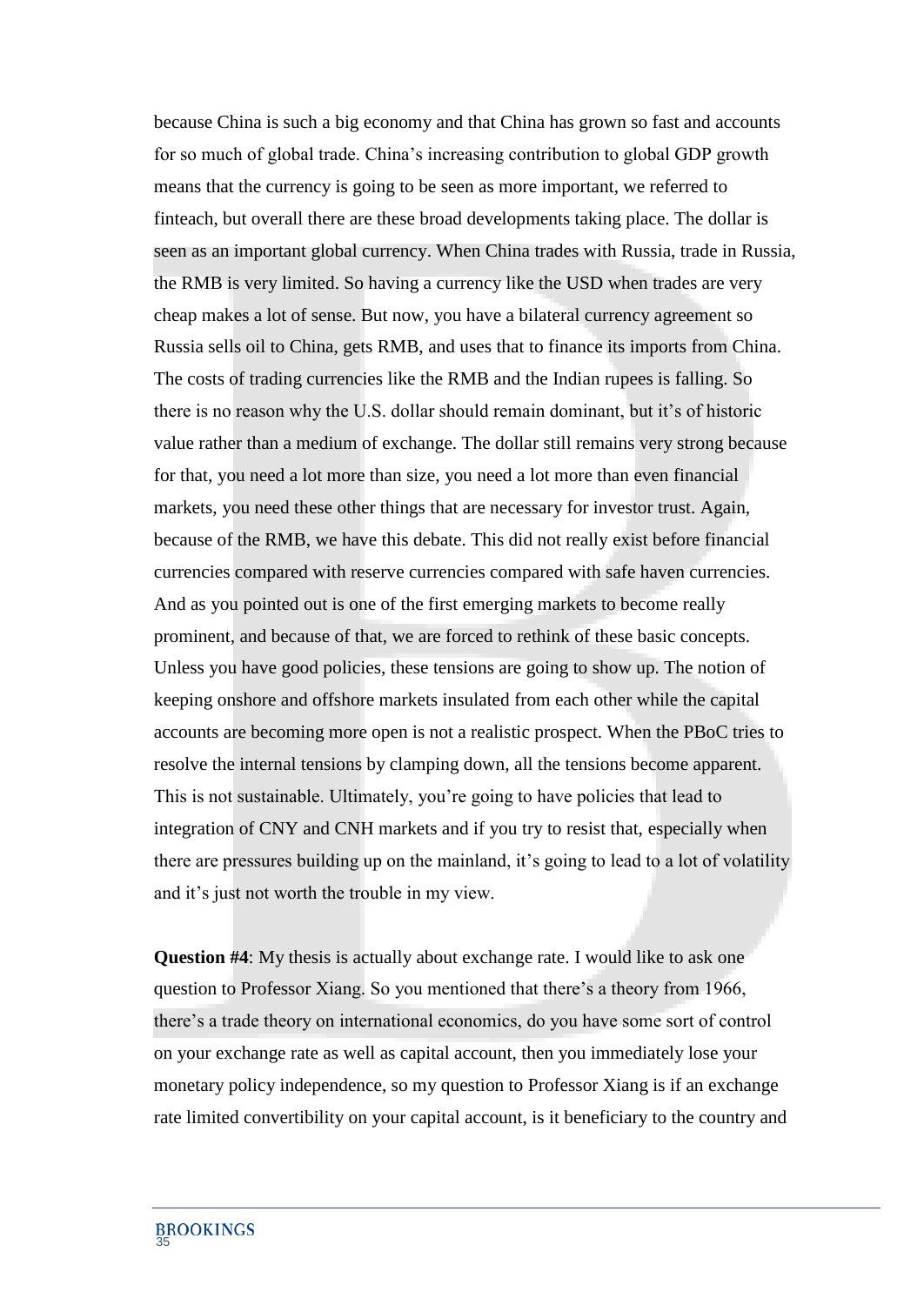how would you implement the policy? How would your central government follow the mandate of limiting it?

**Professor Xiang**: I'll answer it briefly; yeah it's an impossible feat. It means you must choose two among three objectives. I think that's an issue of extent. So what do you mean independence of monetary policy and how large will you open your capital account and how flexible you will let your exchange rate to become? So that's a different scenario. For China, I think in the next 5 years or even a decade, PBoC will choose will two managements. One is convertibility and one is exchange rates. And of course, independent monetary policy, but there is no definition of independent monetary policy, it needs globalization. My reading is only the Federal Reserve can have independent monetary policy and even the Federal Reserve will take into account the reaction of spillover effects of the rest of the world. For Central Bankers, I don't think they have real independent monetary policies, so it's dependent.

**Question #5**, **Question for Professor Prasad**: You mentioned greater exchange rate opening capital accounts; my question is how can there be stability of current capital controls and more flexible exchange rates?

**Professor Prasad**: Logically, you have a fully flexible exchange rate. Typically, it goes with a capital account, but there is no need to restrict capital flows, but what capital flows you do go in and out, that determines the value of the exchange rate. So conceptually, it's perfectly possible to have a lot of capital controls and to have a very flexible exchange rate. You don't typically see that happen because countries that have more flexible exchange rates typically allow freer capital flows. But if you take a country like Thailand, for instance, it has an inflation-targeting regime with a fully flexible determined exchange rate, but there are still some capital controls in place, so the two are not inconsistent. In terms of how far China has come on the path to capital account opening, again it's taken a very cautious approach, which makes a lot of sense given the conditions of China's financial markets and given the state of the regulatory system. I talked about this collateral benefit approach and I think China is the perfect example of all the types of capital inflows and outflows and has control and are very specifically targeted at getting collateral benefits